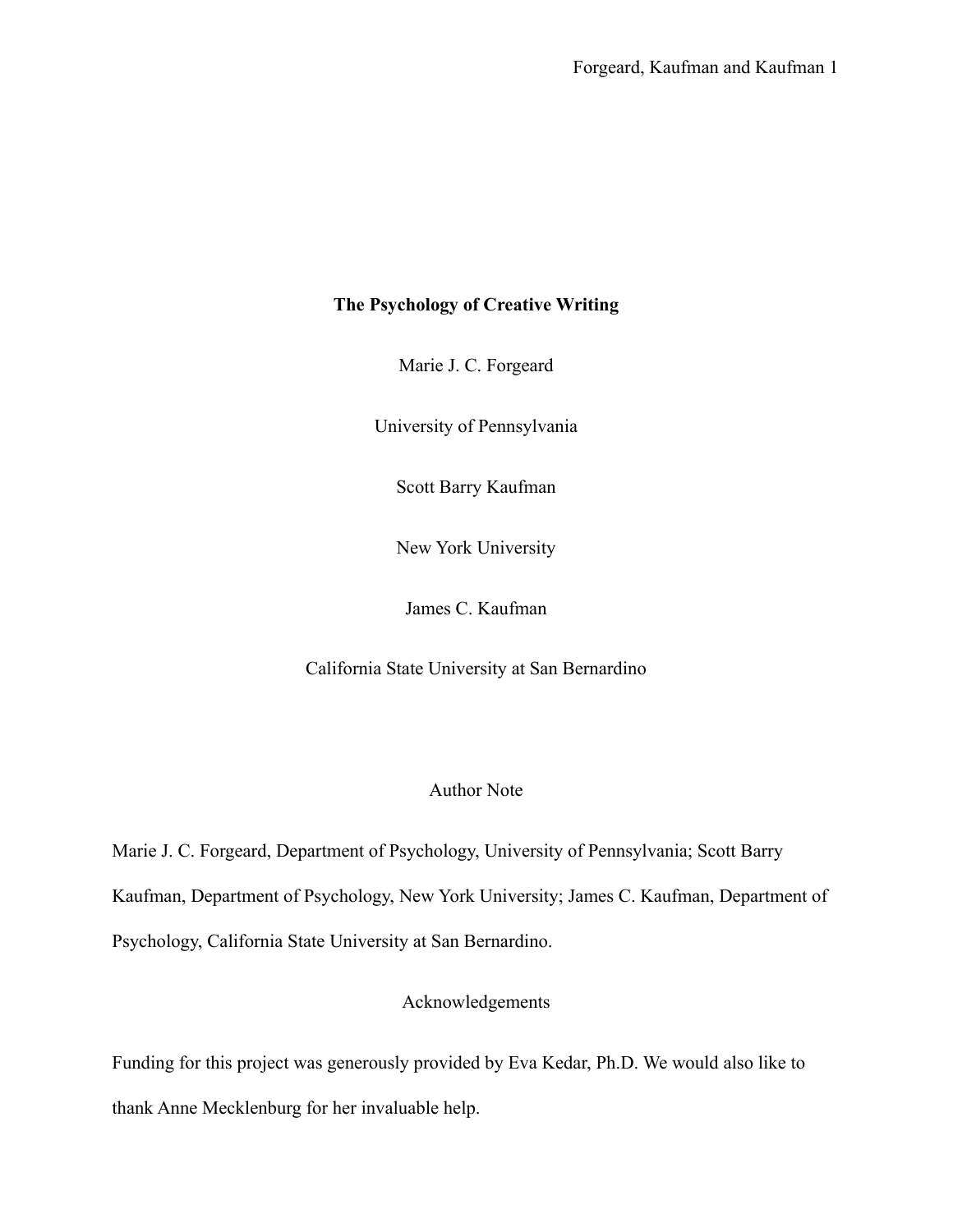### The Psychology of Creative Writing

Approximately 3 billion books are sold each year in the United States, and more than a quarter of the population reports reading more than 15 books per year (Ipsos Public Affairs 1). The work of creative writers – including novelists, poets, playwrights, screenwriters, or sitcom writers – has a significant impact on our lives. Not surprisingly, creative writers elicit much curiosity from their audience. Freud had already noted that

We laymen have always been intensely curious to know [...] from what source that strange being, the creative writer, draws his material, and how he manages to make such an impression on us with it, and to arouse in us emotions of which, perhaps, we had not even thought ourselves capable (Freud 36).

To further stimulate our curiosity, Freud noted that when asked, writers often give no explanation, or no good explanation, for their creative behavior – shrouding the creative writing process in an intriguing veil of mystery. The seemingly mysterious nature of creative writing may at least partially explain the relative lack of scientific attention this central human activity has garnered from psychologists. As noted by Sternberg, "creativity has been relatively little studied in psychology, creative writing even less so" (xv). Given the importance of writing in our daily lives, why haven't psychologists attempted to pierce the mystery and to understand the processes underlying creative writing? Creative writing is a complex, multifaceted endeavor that can only be adequately apprehended using an interdisciplinary perspective. Researchers may have therefore been discouraged by the necessity to take into account insights from other fields, and by the fact that creative writing may be harder to study (creative writing may be harder to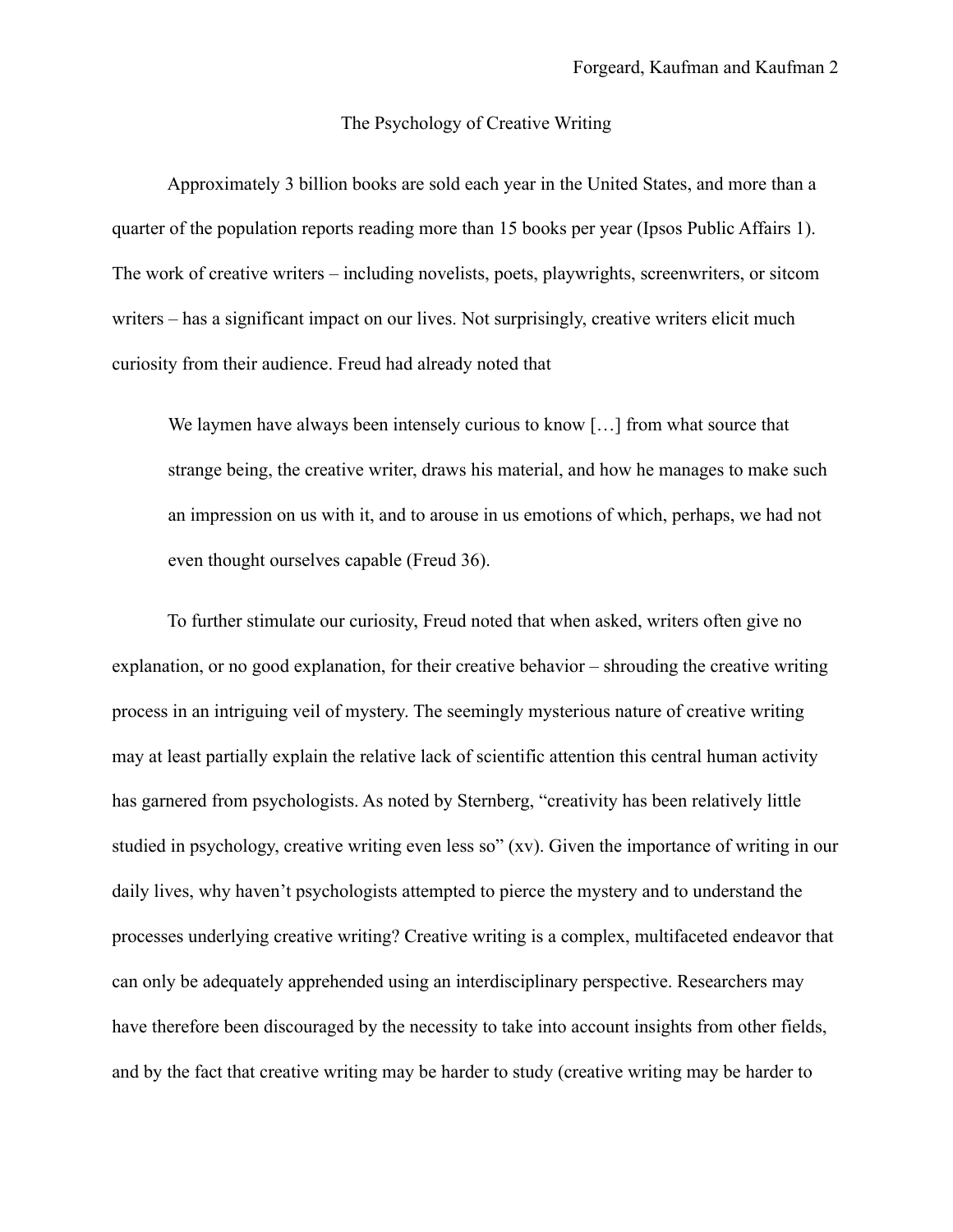produce on command), and harder to assess, than other psychological constructs (xv).

Fortunately, research interest in the science of creative writing has grown over recent years. A PsycInfo search for all publications on the topic of "creative writing" yields 702 publications from 1900 to 2010, with fewer than 6 publications per decade until the 1990s. Publications on the psychology of creative writing multiplied exponentially over the past two decades, with more than 200 in the 1990s, and more than 400 in the 2000s (see Figure 1). Psychologists' interest in creative writing is therefore rapidly growing. The purpose of this chapter is to review what has been discovered in this small but growing field of research, and to point to directions for future investigations. The content of this chapter draws in part from a volume previously edited by the second and third authors, *The Psychology of Creative Writing*, which brought together a unique collection of perspectives on this topic. The reader is referred to this volume for in-depth discussions of topics that can only be briefly described in this chapter.



*Figure 1.* Cumulative number of publications on the subject of creative writing indexed in PsycInfo, by decade.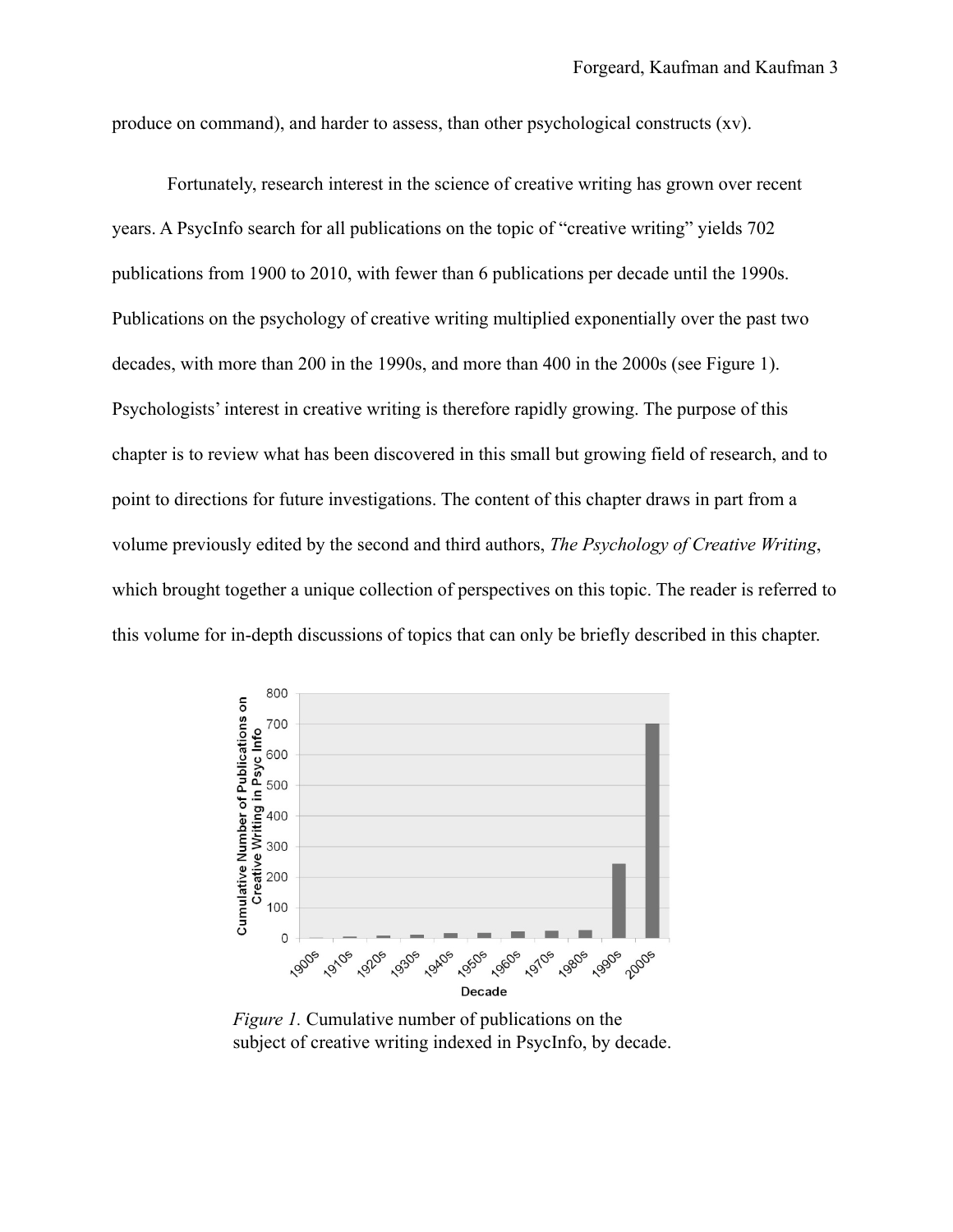To do so, we take a comprehensive approach to understanding creative writing, by considering the sequence of predictors and influences leading a creative writer to engage in a creative process resulting in a creative text. We begin by looking at the creative writer. In particular, we describe existing research on personality and mood. Secondly, we discuss the work of researchers who have attempted to delineate the various necessary steps involved in the creative writing process, and try to answer the question: how do writers move from a blank page to a final product? In doing so, we also review the tools and practices proposed by educators and psychologists to promote and enhance creative writing among students and aspiring writers.

## The Creative Writer

Research investigating the characteristics of creative writers constitutes the bulk of scientific knowledge about the psychology of creative writing. In particular, investigations of the personality and mood of creative writers have yielded interesting insights into the determinants of creative writing.

 Creative writers are often portrayed as unconventional and somewhat eccentric, a stereotype that has contributed to the fascination of laymen and researchers alike (Piirto 3). Can personality help us understand what distinguishes creative writers from non-creative types, or from creative individuals at work in other domains? Personality as defined by psychologists refers to traits that differ among individuals and present stability or consistency across time and situations (Feist 290).

First, research investigating the personality profiles of creative individuals across domains has evidenced consistent trends. For example, the most stable result across this body of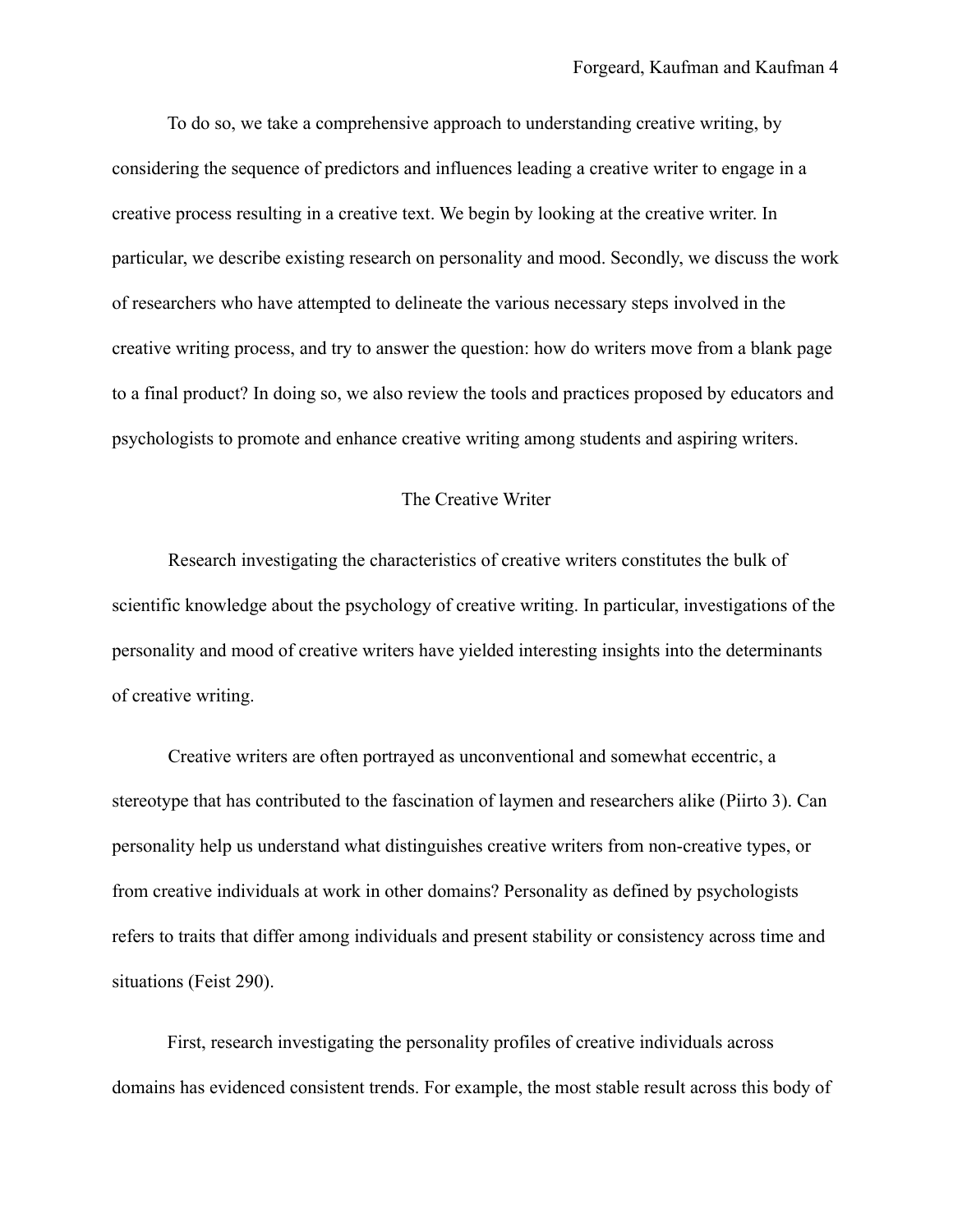literature is that creative individuals tend to be high in the personality trait of openness to experience as measured by the Five-Factor Model of personality (e.g., King, Walker, and Broyles 199). This trait involves active imagination, aesthetic and intellectual curiosity, as well as a preference for variety reflected by a willingness to try new things and experiences (190). What else do we know about the personalities of creative individuals? In a meta-analysis synthesizing results of numerous studies, Feist found that, overall, creative individuals tend to display more autonomy, introversion, openness to experience, questioning of social norms, self-confidence, self-acceptance, ambition, dominance, hostility, and impulsivity. Furthermore, longitudinal studies suggest that the personality of creative individuals tends to remain stable over time, and that personality traits assessed early in life can predict future creative behavior (299). When examining the personality of artists only (in comparison to non-artists also involved in creative work), Feist found that artists (including writers) were more open to experience and less conscientious than non-artists. Artists' higher openness to experience meant that they were more aesthetic, curious, imaginative, sensitive, and original, and less conventional, rigid, and socialized. Artists' lower levels of conscientiousness meant that they were less cautious, controlled, orderly, and reliable (298). In comparison to scientists specifically, artists appeared to be more anxious, emotionally unstable and rejecting of social norms (299-300). The relationship between nonconformity and creativity was supported by a recent study conducted with a college sample, in which participants' need to be different correlated with the creativity of their poems and drawings (Joy 274).

 Beyond research on creative individuals and creative artists, what do we know about the personality of creative writers specifically? Research on the personality of creative writers was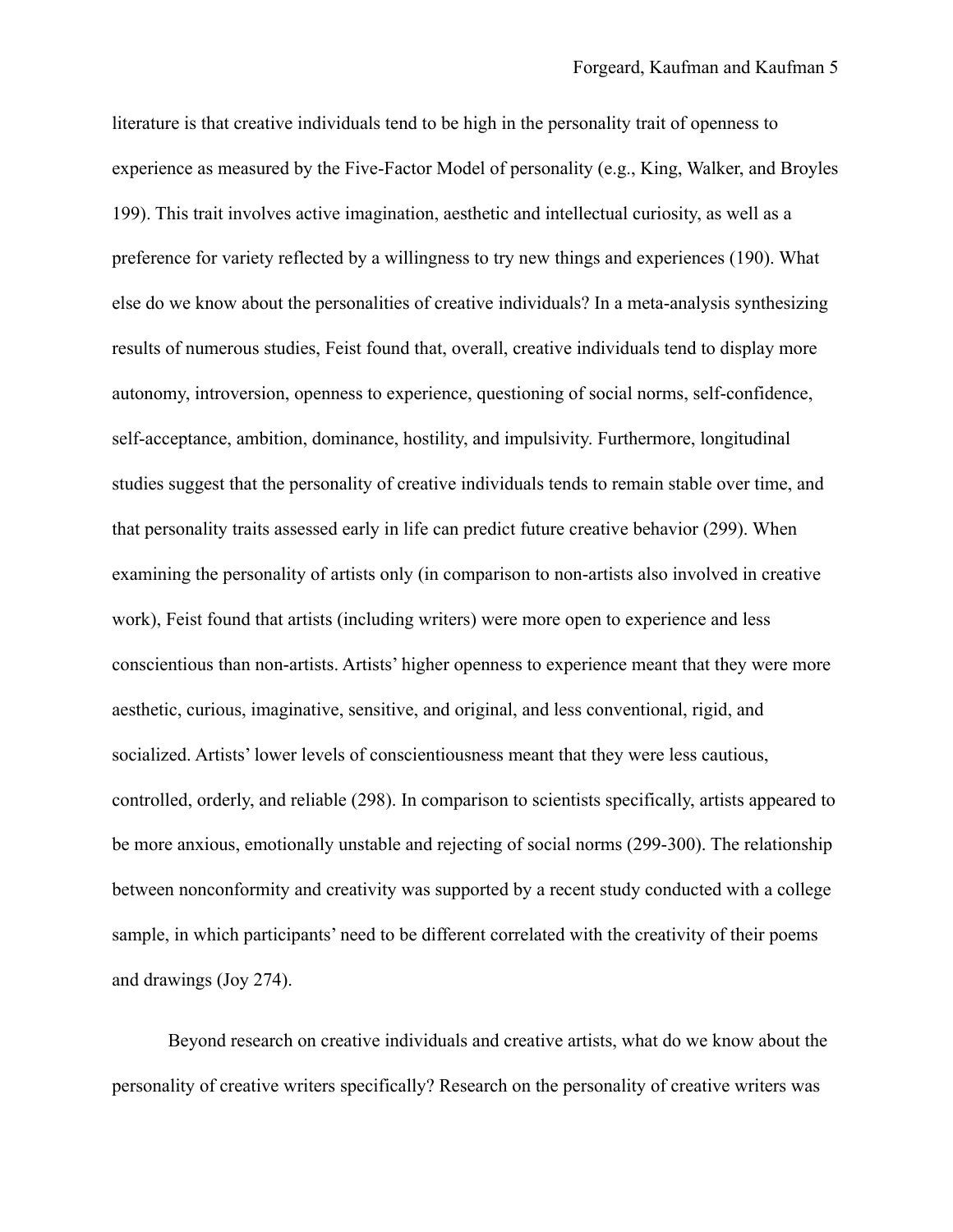pioneered by Frank Barron and his colleagues at the Institute of Personality Assessment and Research (IPAR) at the University of California, Berkeley. Barron, for example, worked with a sample of thirty distinguished writers invited to spend three days at IPAR in order to undergo a "living-in" assessment. The personality of these writers was examined using a Q sort technique, in which IPAR researchers each sorted a 100-item set of sentences according to how well they described each writer. The sorts were averaged to produce composite descriptions of each writer, and of the sample. Barron found that five items best described the writers as a whole. They had high intellectual capacity, valued intellectual and cognitive matters, valued independence and autonomy, had high verbal fluency and quality of expression, and enjoyed aesthetic impressions (158). In addition to these five traits, the writers were also judged to be productive, concerned with philosophical problems, to have high aspirations, a wide range of interests, to think unconventionally, to be interesting people, to be honest with others, and to behave consistently with personal ethical standards (158-9).

Piirto conducted an extensive qualitative study of writers included in the Directory of American Poets and Writers (7). To find out about their personalities, she collected and analyzed published interviews, memoirs, and biographies. Her study identified a number of distinguishing traits. First, writers tended to express high levels of ambition and envy. For example, Piirto cited writer T. Coraghessan Boyle's ambition to become "the most famous writer alive and the greatest writer ever" (qtd. in Piirto 8). This level of drive means that writers may find it difficult to witness the success of others, which may in turn negatively affect their friendships with other writers. Second, writers in Piirto's study appeared to be highly concerned with philosophical issues including the meaning of life, as well as the search for truth and beauty (10). Barron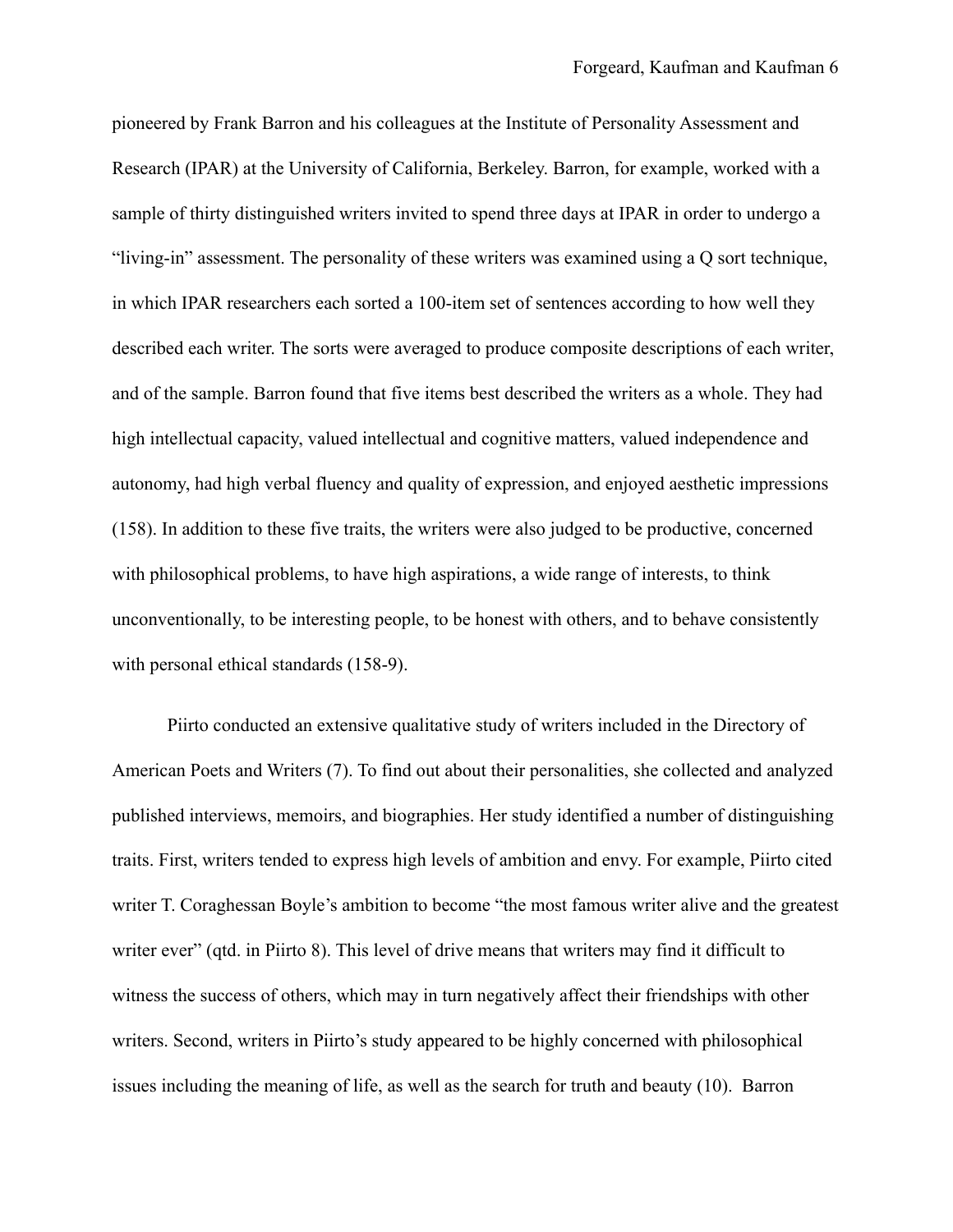summarized this concern by noting that "creative writers are those whose dedication is a quest for ultimate meanings" (159). Third, Piirto's writers tended to display high levels of frankness, risk-taking, and political and social activism (10-12). Fourth, writers placed a high value on empathy, and expressed a desire to feel and communicate the emotions of others. Finally, Piirto noted that her writers tended to have an unusually keen sense of humor (16-18).

 Aside from these five attributes, Piirto noted that psychopathology also appears to constitute a distinguishing feature of creative writers (12). Most of the research on this topic has focused on the association between mood disturbances and creativity. Andreasen conducted one of the first quantitative studies looking at psychopathology in creative writers. Over the course of 15 years, she carried out structured interviews with 30 writers (predominantly male) visiting the Iowa's Writers Workshop. The writers were compared with a group of 30 controls matched for age, sex, and educational status. Findings from Andreasen's study highlighted that a large majority of the writers (80%) had suffered from some kind of mood disorder at some point in their lives, which was significantly higher than the lifetime prevalence of affective disorders in matched controls (30%). Among the 30 writers, 43% had suffered from bipolar disorder, 37% from major depressive disorder, and 30% from alcoholism (1289). Bipolar disorder is characterized by an individual's experience of both episodes of depression – characterized by abnormally low levels of mood and energy - and episodes of mania or hypomania characterized by abnormally elevated levels of mood and energy (1289). The writers' first-degree relatives were also more likely to have suffered from an affective disorder at some point in their lives, and to be more creative than the relatives of matched controls (1290).

Additional studies have found comparable results. Jamison (76) found a significantly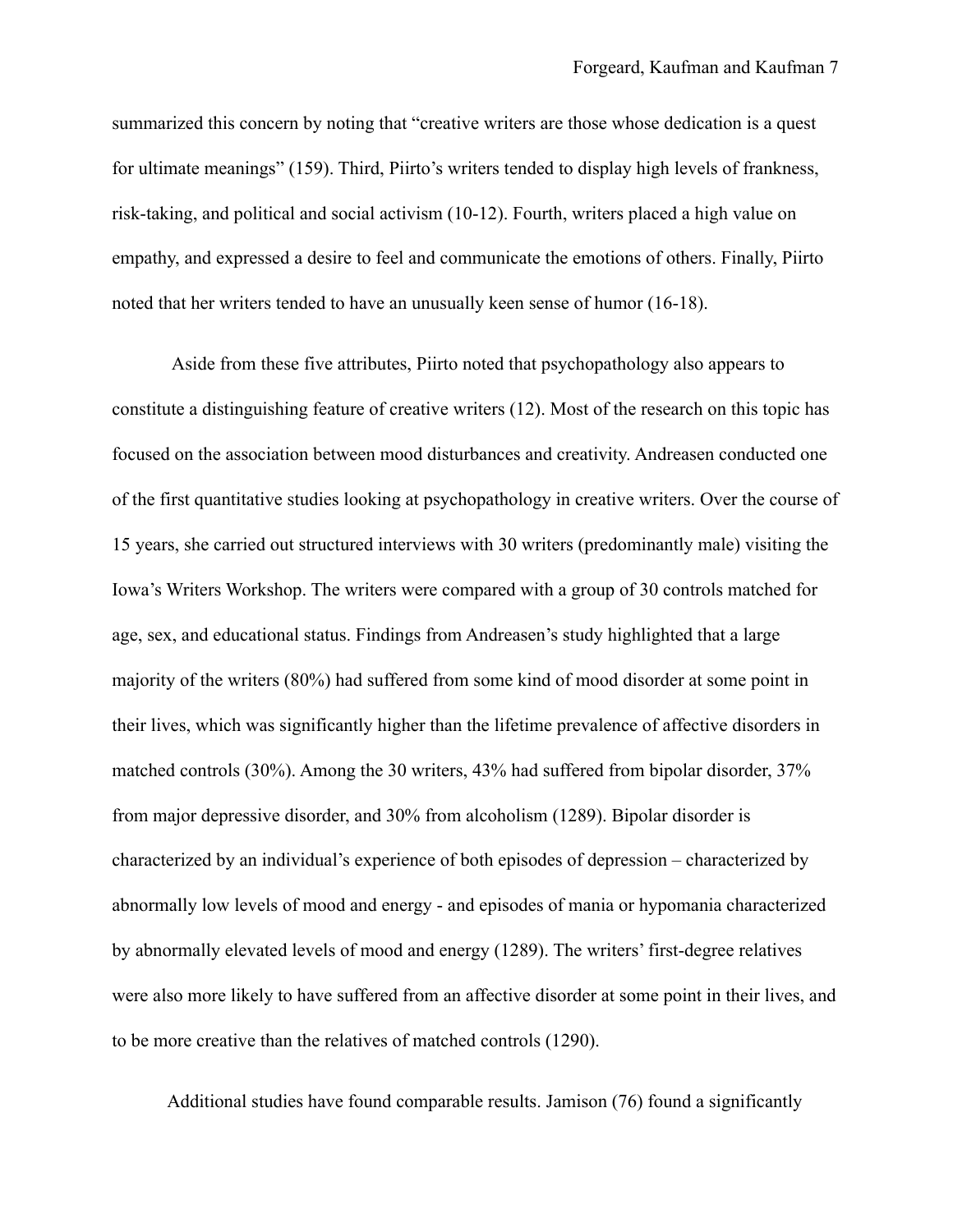higher prevalence of all psychopathology and of affective disorders in a sample of 47 British writers and artists than in the population at large. Similarly, Ludwig compared 59 female writers to 59 matched controls and found that the writers suffered from higher levels of depression, mania, panic attacks, generalized anxiety, eating disorders, and drug abuse ("Mental Illness" 1652). Ludwig subsequently conducted a large-scale historiometric investigation of more than a thousand eminent individuals. By examining their biographies, he found that poets and fiction writers had the highest lifetime rates of all psychological disorders, followed very closely by actors, artists, nonfiction writers, and musicians (*Price of Greatness* 148). In addition, members of artistic professions were twice as likely to suffer from two or more comorbid psychological disorders as individuals in other professions (149). It is important to note, however, that there are numerous criticisms of the Andreasen, Jamison, and Ludwig work. To take one example, Rothenberg (150) argued that Andreasen's control group was not well-matched to the writers chosen; the creative group was comprised of faculty members from the creative writing department, whereas the control group had a wide mix of people. Andreasen was the sole interviewer, with no corroborating opinions about the mental health of the writers.

How might writing be associated with poor psychological outcomes? Given the relationship that seems to exist between creative writing and psychopathology, researchers have started to think about the mechanisms underlying this association. Individuals who suffer from psychological disorders may be more likely than others to self-select into the writing profession. Alternatively, third variables that have yet to be discovered may explain this association. It is possible, for example, that experiencing adverse events early in life such as losing a parent predicts both subsequent creative achievement and psychopathology (Simonton 155), without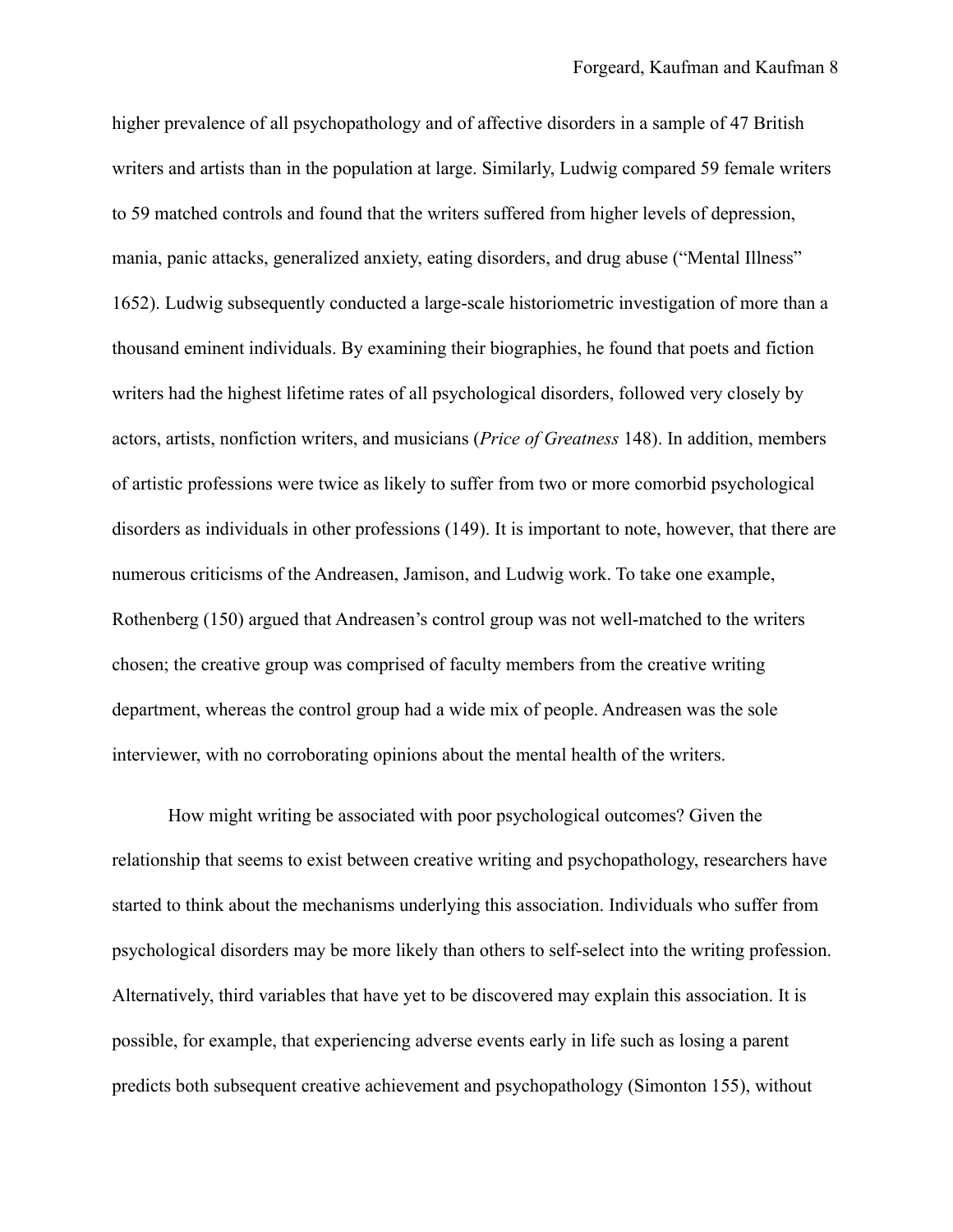any direct link needing to exist between these two variables. Finally, writing may cause or exacerbate psychopathology. How might writing make individuals feel worse? Self-reflective rumination - the tendency to think repetitively about one's personal (often negative) emotional state - has been proposed as the mechanism explaining the relationship between mood disorders and creativity. Verhaeghen, Joorman, and Khan, for example, found that, in a sample of undergraduate students, depression was linked to increased self-reflective rumination. Rumination, in turn, predicted creative interests and creative performance by increasing both fluency and seriousness about one's creative activities. The relationship between depression and creativity was fully accounted for by self-reflective rumination – in other words, there was no direct relationship between the two (230). Further exploring the mediating role of rumination, J. Kaufman and Baer argued that the process of writing necessarily entails rumination about one's writing. Indeed, writers need to engage in careful, repetitive thinking about one's choice of words and phrases, which often deal with negative emotional content to begin with. Writing may therefore become a form of deliberate dysphoric rumination, which may prolong or worsen existing mood symptoms (274). The type of writing pursued, however, probably influences the extent to which writing constitutes psychologically damaging rumination. Writing may also provide an avenue for coming out of the vicious circle of rumination, by constructing a coherent narrative to make sense of painful emotions and experiences (J. Kaufman and Sexton 275).

 Are there particular factors predicting the presence of psychopathology in writers? First, success seems to be associated with psychopathology. Nobel and Pulitzer prize-winning writers, for example, are more likely to have suffered from psychological disorders than non-winners (J. Kaufman, "Genius, Lunatics and Poets" 311). Second, particular forms of writing seem to be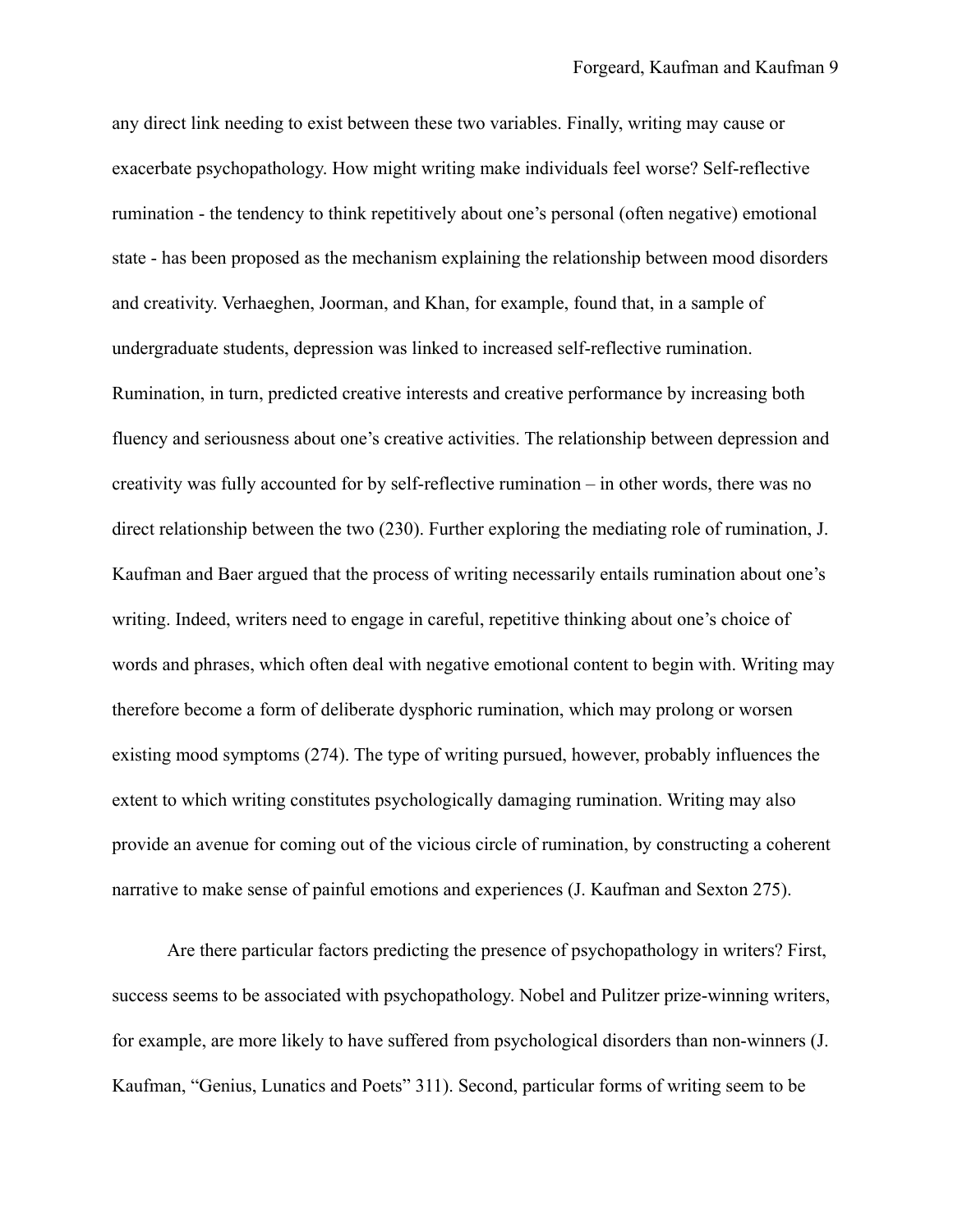differentially associated with psychopathology. Across several studies, poets were more likely than other writers (novelists, playwrights, and journalists) to suffer from mental illness and die young, with female poets having notably higher rates of illness than their counterparts (J. Kaufman and Sexton 270). One explanation for this trend is that poetry writing may not allow writers to form a coherent narrative in order to build meaning from their experience, and progress cognitively and emotionally. Indeed, poetry may only allow writers to express their strong emotions, but not to process them (277).

The findings summarized above paint a bleak picture of the mental health of creative writers. The truth might be more nuanced than that – indeed, creative writers' productivity is a sign of their resilience, psychological health, and ego strength. The notion that creative writers are "both sicker and healthier psychologically than people in general" (qtd. in Piirto 12) was evidenced by Barron's finding that distinguished writers scored simultaneously high on pathological indices and an ego-strength index of the Minnesota Multiphasic Personality Inventory, a widely used personality inventory (Barron 159). Such a finding suggests that the experience of psychological disorders may directly or indirectly constitute both a curse and a gift for creative writers.

#### The Creative Writing Process

 Beyond possessing particular individual qualities, creative writers succeed in their endeavors by engaging in specific behaviors that together constitute the creative writing process. Lubart summarized the existing body of scientific research on the creative writing process, pointing out that different stages and steps have been proposed by scholars (149). With regard to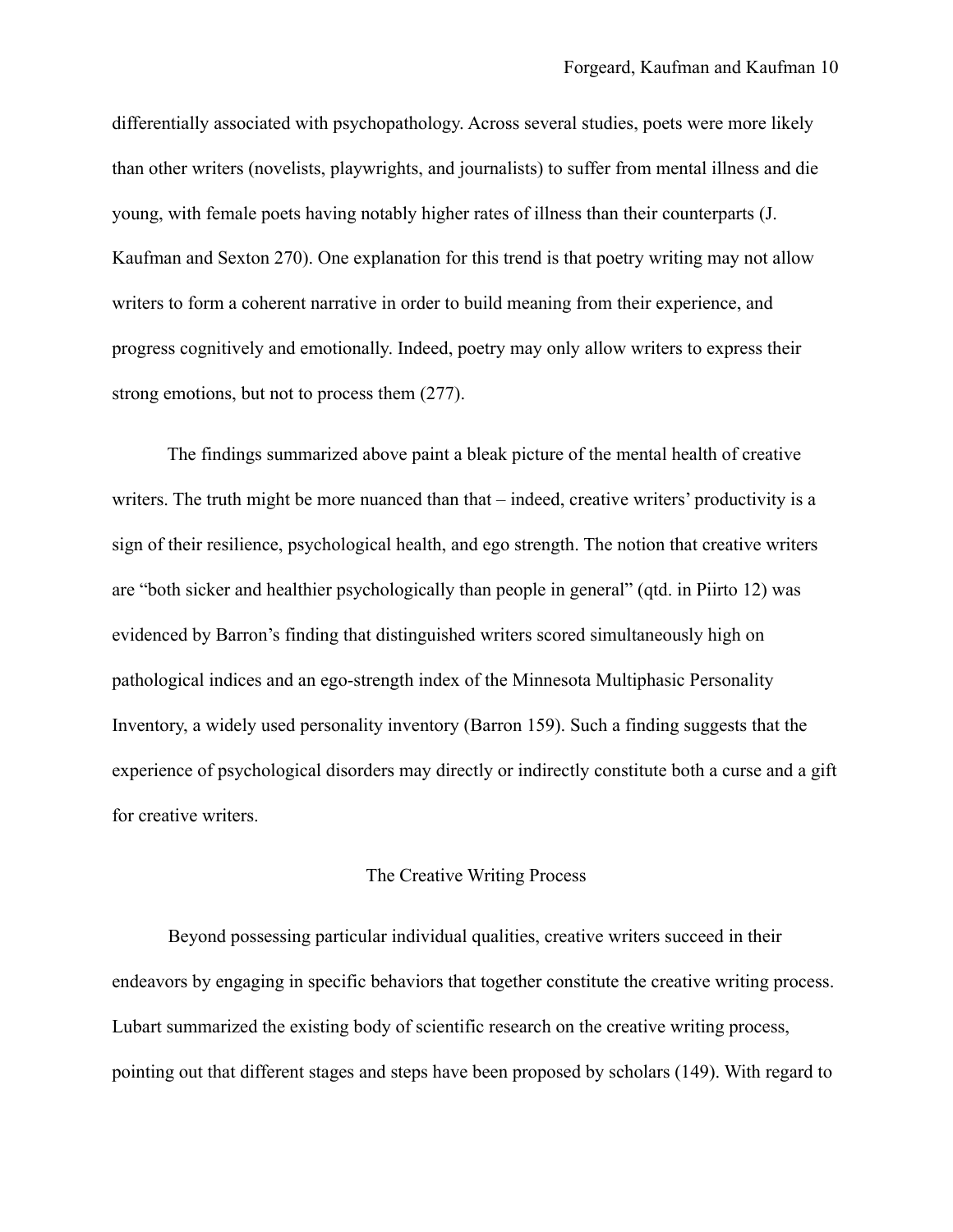writing in general, Hayes and colleagues proposed three main stages. First, writers go through a reflection phase in which they plan out their writing, decide which themes they will emphasize, and start solving problems. Second, writers enter the production phase, in which they convert their ideas into written text. Third, writers go through a text interpretation phase, in which they read, listen, examine, and revise their text (Hayes and Flower 1107).

With regards to the creative writing process, two models have garnered the most attention. The first account is Wallas' four-stage model of the creative process: preparation, incubation (during which no conscious work is done), illumination (the "a-ha" moment of insight during which ideas enter consciousness), and verification (Lubart 154). This model continues to serve as the main outline to understand how individuals find ideas and transform them into a creative output. Much research has been conducted to refine each of Wallas' stages, by including for example a phase of creative "frustration" before the illumination stage (155). Another popular account of the creative process is Finke, Ward, and Smith's Geneplore model, which proposes that creative work involves both generative processes (involving the production of original ideas), and exploratory processes (involving the examination, evaluation, and refinement of ideas produced) (Lubart 156-7). In addition, subprocesses are involved in both phases: for instance, writers begin by retrieving information from memory in order to generate ideas. Ideas generated can become original if individuals try to retrieve information beyond the path-of-least-resistance (i.e., beyond what comes to mind first). To do this, individuals can be encouraged to think abstractly, to think specifically, and to combine ideas that are not usually combined (Ward and Lawson 208).

Research on generative processes has so far been much more prevalent than research on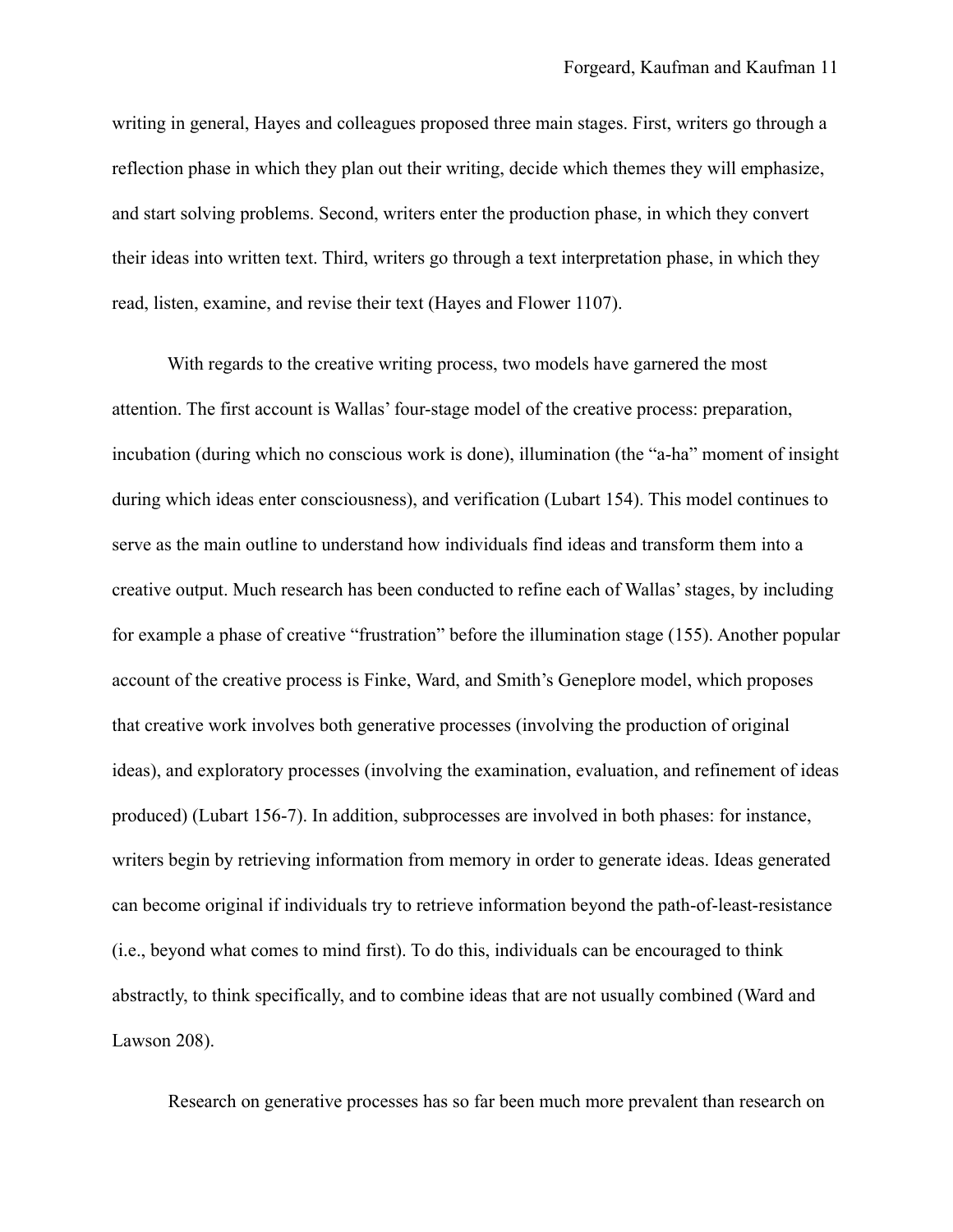exploratory processes. This may in part result from the "genius myth" - the common view that creativity consists of extraordinary thinking occurring suddenly, via bursts of inspiration coming from the unconscious (S. Kaufman and J. Kaufman, "Putting the Pieces Together" 359). As a result of this conception, which suggests that creative individuals are able to spontaneously produce high-quality material, less research has been conducted on how writers revise their works and transform them from raw material into finished products. Yet, existing research suggests that the spontaneous productions of creative individuals are usually not without flaws, and that evaluation and revision play a critical role in creative thinking. According to Lubart, the creative writing process is better described as many small creative moments of insight rather than one "big bang" (158). Similarly, Sawyer emphasized the primordial role of hard work at each stage of the creative process, including editing, analyzing, and consulting with others (176). The necessity of revision is echoed by Lamott's textbook on creative writing, *Bird by Bird,* which states that all good writers start with "shitty first drafts […] This is how they end up with good second drafts and terrific third drafts" (qtd. in Waitman and Plucker 299).

 How should these various steps be timed? When is the best time to start evaluating the ideas one has generated? Lubart noted that three theories compete with regards to this question. One camp argues that early evaluation is optimal, to efficiently get rid of useless ideas as soon as possible. Another camp proposes that late evaluation is good, to make sure that all ideas are given full consideration, and to diminish the risk that original ideas will be discarded as a result of being perceived as too risky. Finally, a third camp suggests that evaluation is best used cyclically, to allow for the development of original thinking while at the same time providing close monitoring (160). Lubart tested these three competing views by asking undergraduate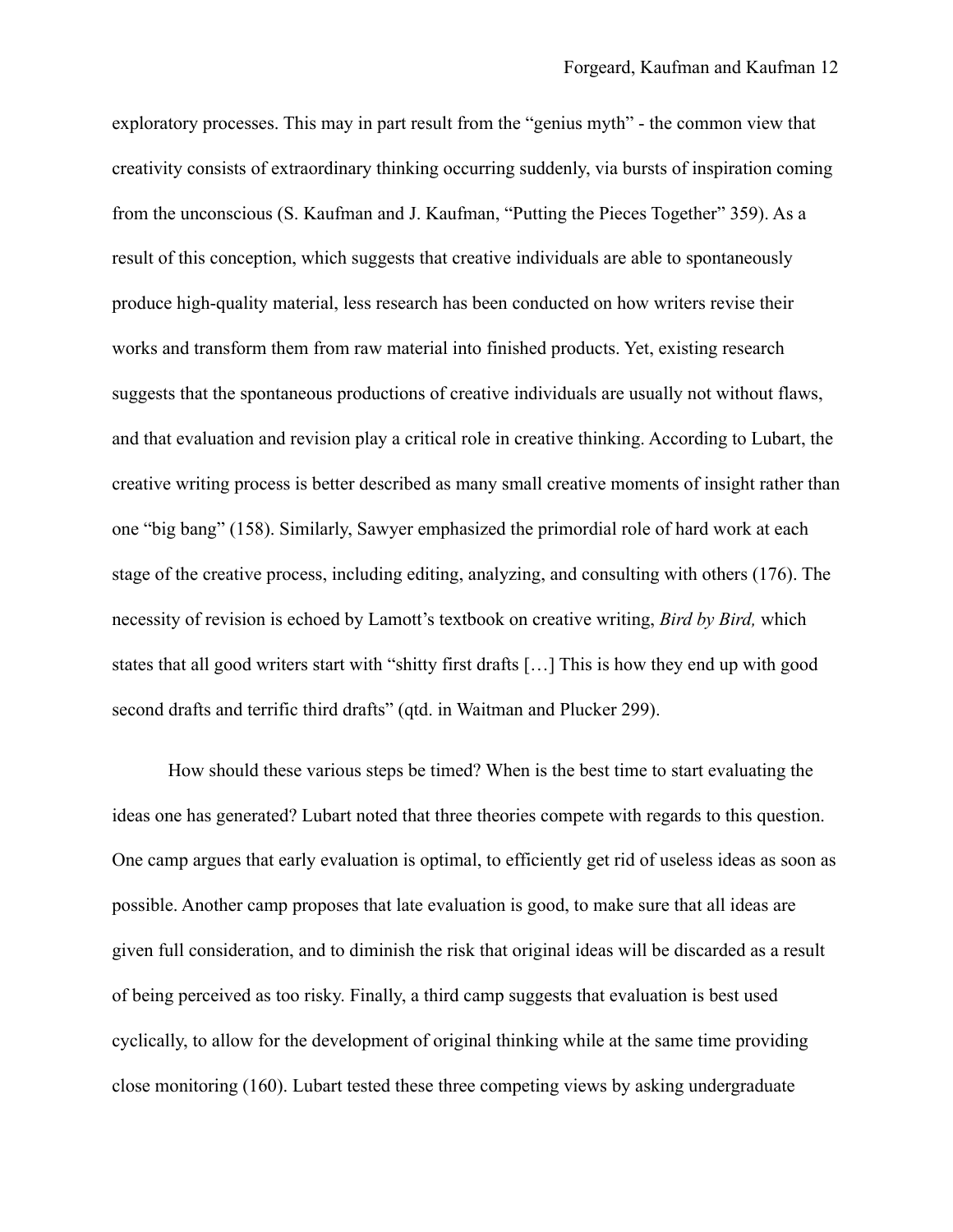students to write short stories in one of three experimental conditions or a control condition. In the experimental conditions, students were interrupted and asked to evaluate their writing either early, late, or twice at different stages of the process. Results showed that students who evaluated their work early produced more creative stories than students in the three other conditions, suggesting that exercising critical thinking as early as possible in the creative writing process may be most beneficial (160).

How can the creative writing process be enhanced? Can writing even be taught? This common question stems from the popular view, drawn from an ancient aphorism, that 'poets are born, not made' (*poeta nascitur non fit*) (Dawson 7). Yet, researchers and educators have begun to uncover concrete practices that can help maximize original thinking. We review here research on how beliefs about creativity, educational practices, play, writer's block, mood, and flow can be used to enhance the creative writing process.

 A first approach to enhancing the creative writing process is to examine people's beliefs about creativity, and to dispel some of the myths that surround it. Waitman and Plucker noted that the creative process is often portrayed as mysterious and magical, giving creative writers "the sense that they must be hit with a kind of lightning-like inspiration to be able to conjure a text like those that inspired their own novitiate efforts at writing" (287). As a result, creative writers may often believe that they do not have full control over the creative process. Recent research on "everyday creativity," however, has evidenced that all humans use creative thinking processes all the time in their daily lives, and thus shown that these processes are not as enigmatic as they seem (Richards 190). Going further, Weisberg (5) proposed that even eminent creativity can be understood from the point of view of ordinary thinking processes, in contrast to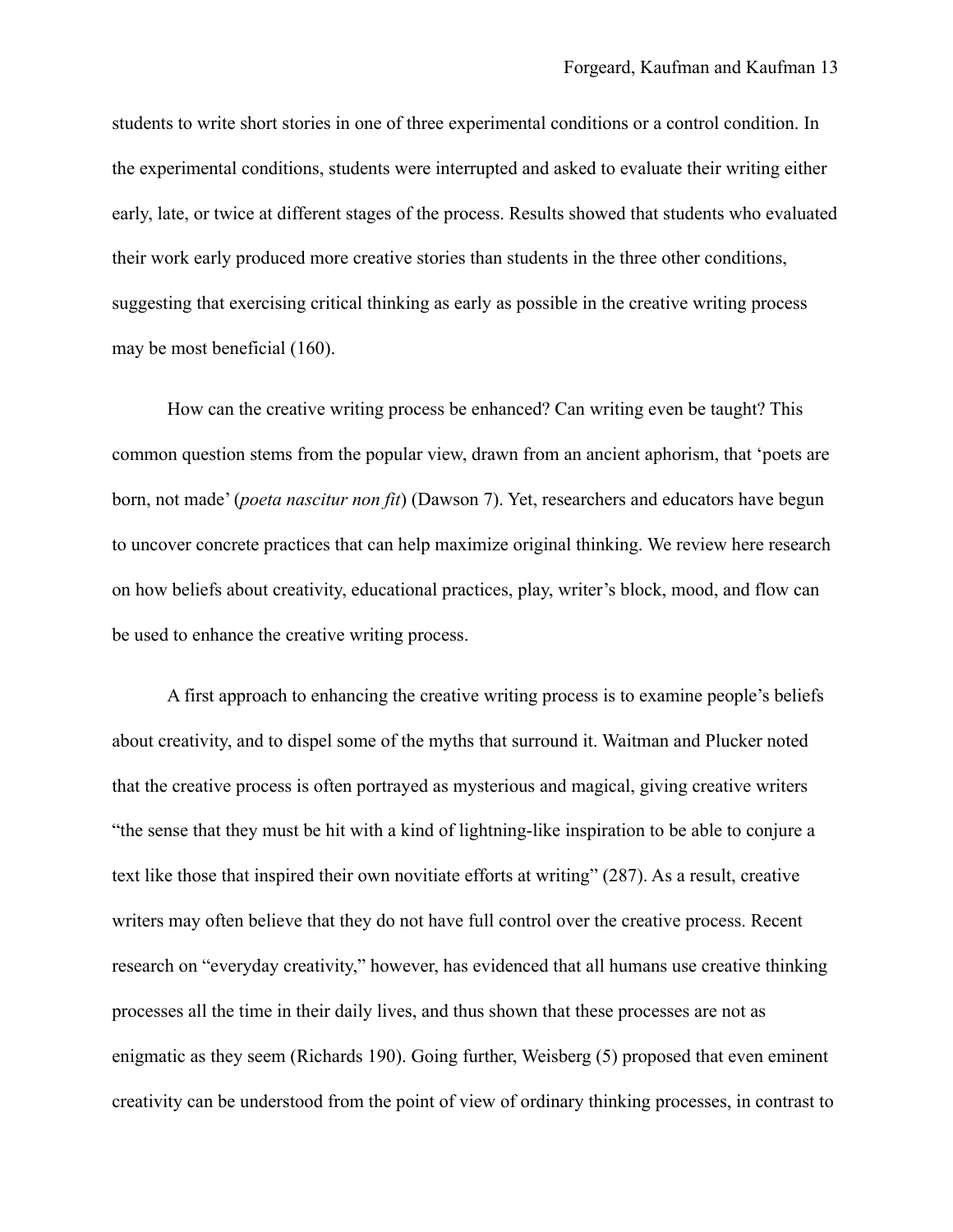the "genius myth" which suggests that creative thinking is qualitatively different from normal thinking (and therefore inaccessible to ordinary people). Creative writing can therefore be taught by helping individuals use skills that they already use in other aspects of their lives, and apply them to writing.

 In addition to the myth of sudden inspiration, creative writers also tend to be exposed to the Romantic idea that they will work best alone, unconstrained by others or by conventions. Sawyer, however, argued that a close, impartial look at the creative process suggests that creators are necessarily and constantly interacting with their social and cultural contexts (168). This is especially true of modern writing forms (e.g., advertising, screenwriting, etc.), which have been far less studied than higher art forms such as novel and poetry writing. An examination of the creative process of eminent writers such as Shakespeare or Tolkien suggests that writers collaborate with others extensively at various points of their writing (173-4). Helping creative individuals benefit from their social interactions (rather than be hindered by them) therefore constitutes an important goal for researchers interested in enhancing the creative process.

 In keeping with this, creative writers must cultivate a strong sense of self-efficacy and confidence in their abilities. Without such faith in oneself, aspiring writers may see their hopes crushed by negative evaluations from peers, teachers, and critics, in potentially humiliating moments of "creative mortification" (Beghetto). To prevent promising but sensitive students from becoming discouraged, educators in charge of creative writing programs have moved away from the use of harsh critiques and evaluation. Instead, psychologically safe environments are being designed to help students find their voice and feel comfortable generating ideas of varying quality, for which they will receive constructive feedback (Chandler and Schneider 330). Baer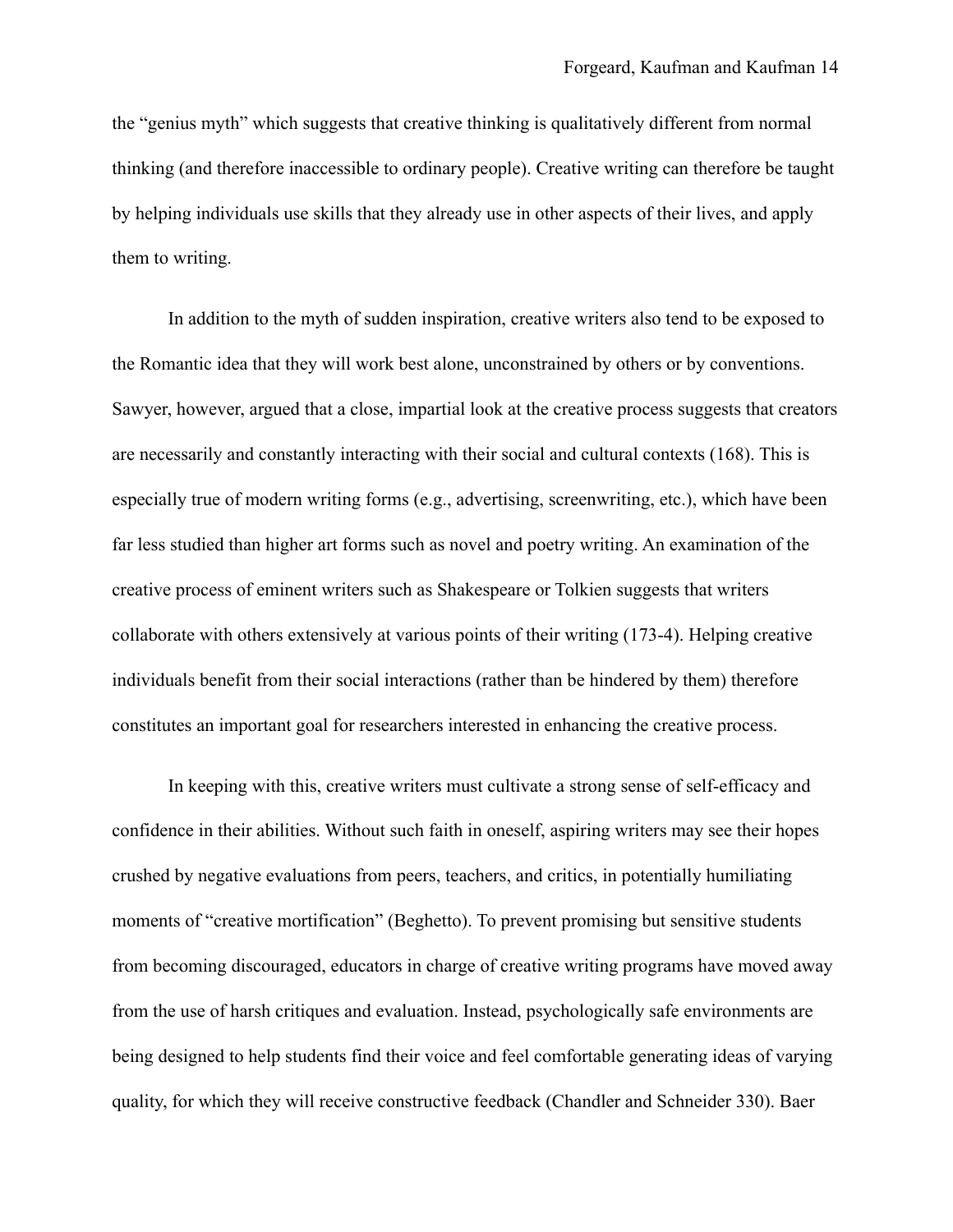and McKool nonetheless pointed out that educators are placed in an uncomfortable dilemma. While creativity thrives on intrinsic motivation and the absence of evaluation, teachers need to evaluate and reward students for their work, thus introducing potentially harmful extrinsic motivators (277). A number of good practices can however prevent extrinsic motivators from damaging the creativity of students. Importantly, teachers should set separate times for learning basic writing skills and learning how to think creatively. By teaching these skills separately, they can establish that the former set of skills, but not the latter, will be the object of evaluation. Instead, learning to think and write creatively can be presented as "just for fun" (Baer and McKool 282). In addition, when evaluation is necessary, feedback should be given in an empowering way that will maintain students' faith in their abilities and hope that they can succeed, rather than in a controlling and critical way.

 Besides classroom teaching, what other practices can help students learn to think creatively? One interesting avenue of research is the hypothesis that pretend play constitutes a fertile training ground for creative thinking. Play consists of symbolic behavior in which people and objects are treated as though they are someone or something else. According to Russ, play is inherently related to affective processes, as it allows for the expression of emotions, stimulates the development of emotion regulation, and creates feelings of positive emotion and enjoyment (249). By putting us in touch with our emotions and desires, and by allowing us to engage in imaginary representations without constraints from what is possible in reality, play provides a good training ground for the generation of novel ideas (248).

 Once writers understand the creative process and begin to work, what can prevent them from being successful? One issue of foremost importance with regards to the enhancement of the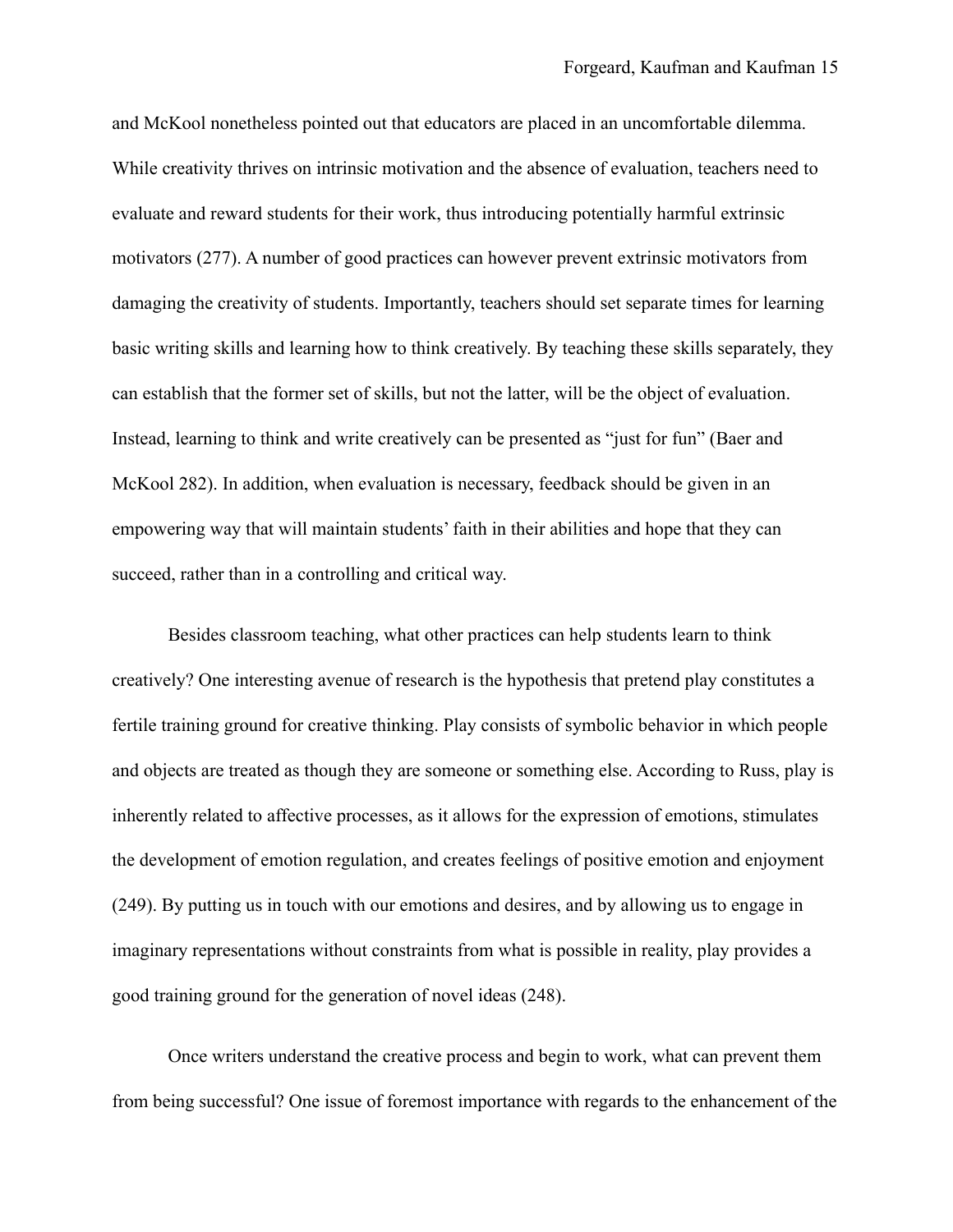creative writing process is writer's block - the perceived inability to write that can cause high levels of distress and discouragement in writers. Anecdotal reports of writer's block are unfortunately common, but appear to often resolve with the occurrence of vivid dreams (Singer and Barrios 225). In keeping with this, blocked writers report engaging in lower levels of positive and constructive imagery, to have overall less vivid mental imagery activities, and to be more depressed and anxious that nonblocked writers (229). Consequently, a one-week experimental intervention using free waking imagery appears to lead to improvements (239-40). Writer's block comes in different flavors, and Singer and Barrios have identified four subtypes of blocked writers: writers experiencing high levels of emotional distress and wishing to avoid the solitude of writing (the *dysphoric/avoidant subtype*), writers for whom writing poses interpersonal dilemmas (the *guilty/interpersonally hindered subtype*), writers who lack the creative aptitude to meets the demands of the writing task (the *constricted/dismissive/disengaged subtype*), and finally, writers who harbor high levels of impatience, hostility, and anger, and for whom writer's block elicits narcissistic concerns (the *angry/disappointed subtype*) (230-4). This typology points out that the processes involved in writer's block present important individual differences which may guide how one goes about addressing it.

Mood appears to constitute another important tool in enhancing the creative writing process. Given the importance of mood in the profiles of creative individuals, much research has been conducted to determine what kinds of emotions best foster creativity in general, and verbal creativity in particular. Overall, results of such studies have yielded contradictory results. Some studies suggest that positive emotions may enhance creativity, while others have found that negative emotions may be most beneficial. Positive emotions may increase creativity via a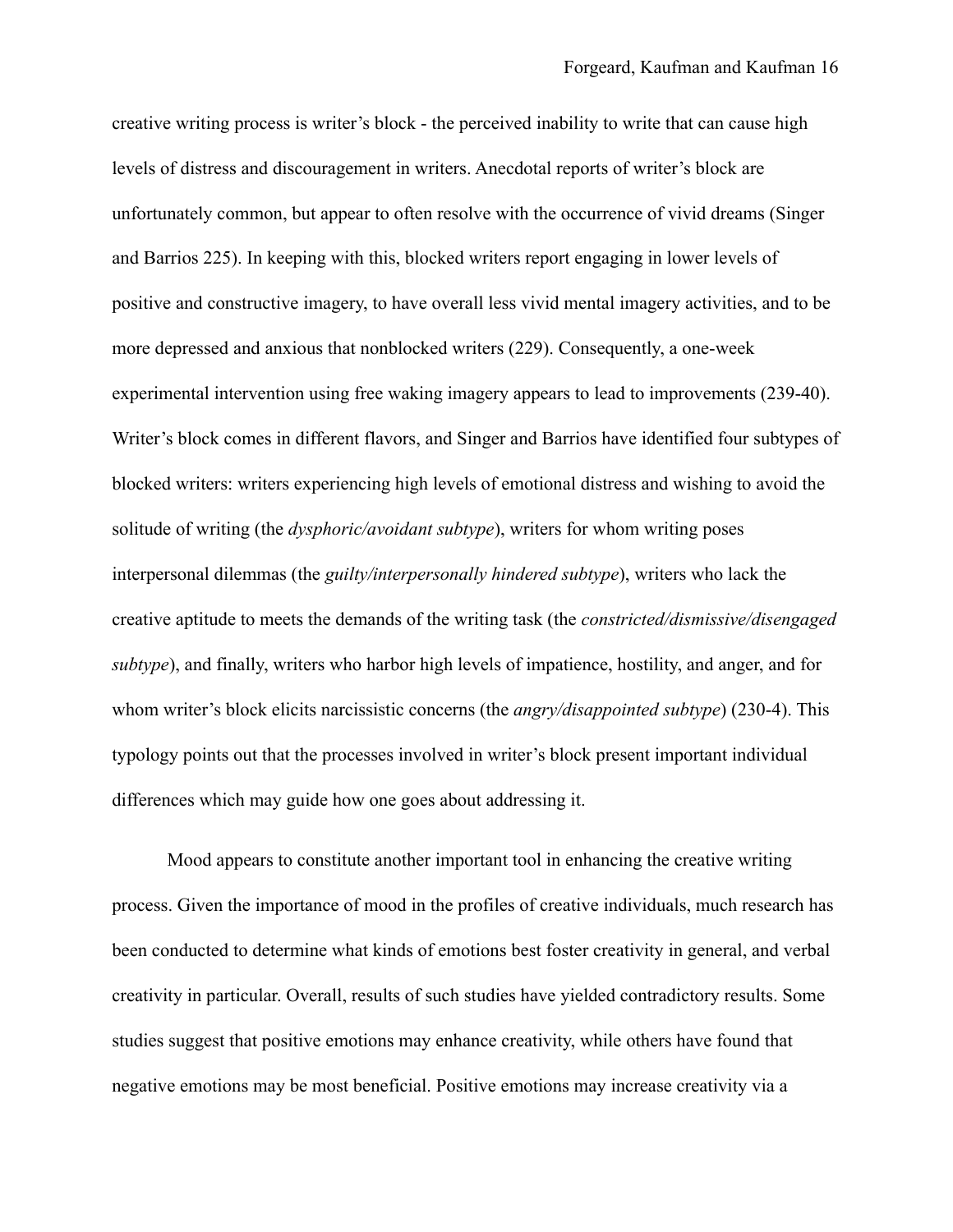number of different mechanisms. First, positive emotions may broaden attention and increase cognitive flexibility, so that individuals can associate concepts or ideas that are usually seen as unrelated (Isen 13-14). Second, positive emotions may promote a playful approach to tasks that benefits creativity by encouraging risk-taking and experimentation (10). Third, positive emotions may increase creativity by fostering intrinsic motivation and persistence (Isen and Reeve 318). In contrast, negative emotions may increase creativity by decreasing biases in thinking and reasoning (Forgas 98-9), as well as by increasing persistence (Van Kleef, Anastasopoulou, and Nijstad 1046).

Several factors may explain the presence of contradictory findings in the literature including the type of task considered, the type of positive mood and negative mood used in studies, and individual differences in participants. Bartolic et al., for example, found that induced euphoria enhanced performance on a verbal fluency task, whereas induced dysphoria enhanced performance on a figural fluency task (680). Stafford et al. found that positive mood enhanced creative association-making only in extraverts, but not in introverts (831). Finally, Forgeard found that negative emotions enhanced performance on a creative caption-writing task only in participants low in depression to begin with. Inducing momentary emotions (both positive and negative) did not appear to enhance the creativity of captions produced by participants high in depression (908).

Mood may influence the creative process and, likewise, the creative process may lead individuals to experience desirable states providing reinforcement for creative behavior. So how does the creative process feel to writers, and can this feeling be used to enhance the creative process? Csikszentmihalyi conducted a qualitative study of highly creative individuals including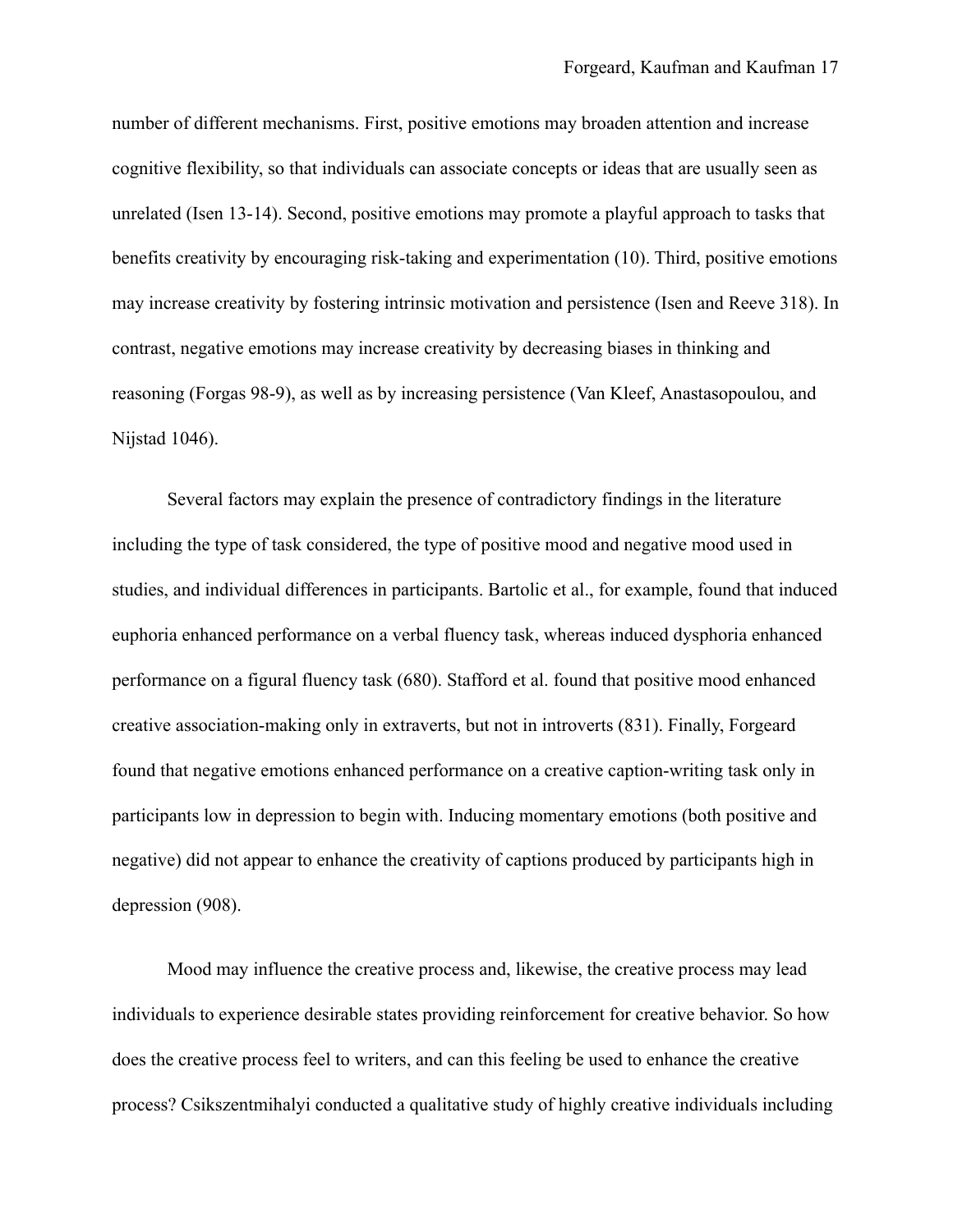a number of eminent writers. These writers described experiencing "flow" during the writing process. Flow is a psychological state defined by the presence of both high skills and high challenges, giving individuals a sense of control over the activity at hand. Flow is characterized by intense focus and concentration, a merging of action and awareness, the feeling that the passage of time may be distorted in some way, and intrinsic rewards (110-13). Thus, when in flow, writers are able to exert a considerable amount of effort towards their work while at the same time being fully engaged and absorbed in the process. In spite of the effort dedicated to the task, flow allows writers to reflect back on the process as enjoyable.

Perry (214) proposed that writers can cultivate flow by using the following practices; first, the writing process benefits from being intrinsically motivated by the task at hand. Second, flow is maintained by getting regular feedback, allowing writers to know how they are doing and what they should be doing next, or at least sense that they are on the right track. Third, successful writers report that they engage in rituals that help them focus their attention inwards and prepare for writing (even if they are not consciously aware of such rituals). These rituals often help establish routines and schedules. An interesting ritual is the habit of stopping a work session in the middle of a scene, paragraph, or sentence, allowing the writer to know where to begin much quicker when work is resumed. Fourth, writers can preserve flow by using strategies to minimize anxiety about potentially critical audiences. Some writers manage not to think about the audience at all; others may think of the audience as a supportive, anonymous crowd. Yet other writers may place themselves in the role of the audience in order to utilize to their advantage an exterior perspective on their work.

#### Conclusion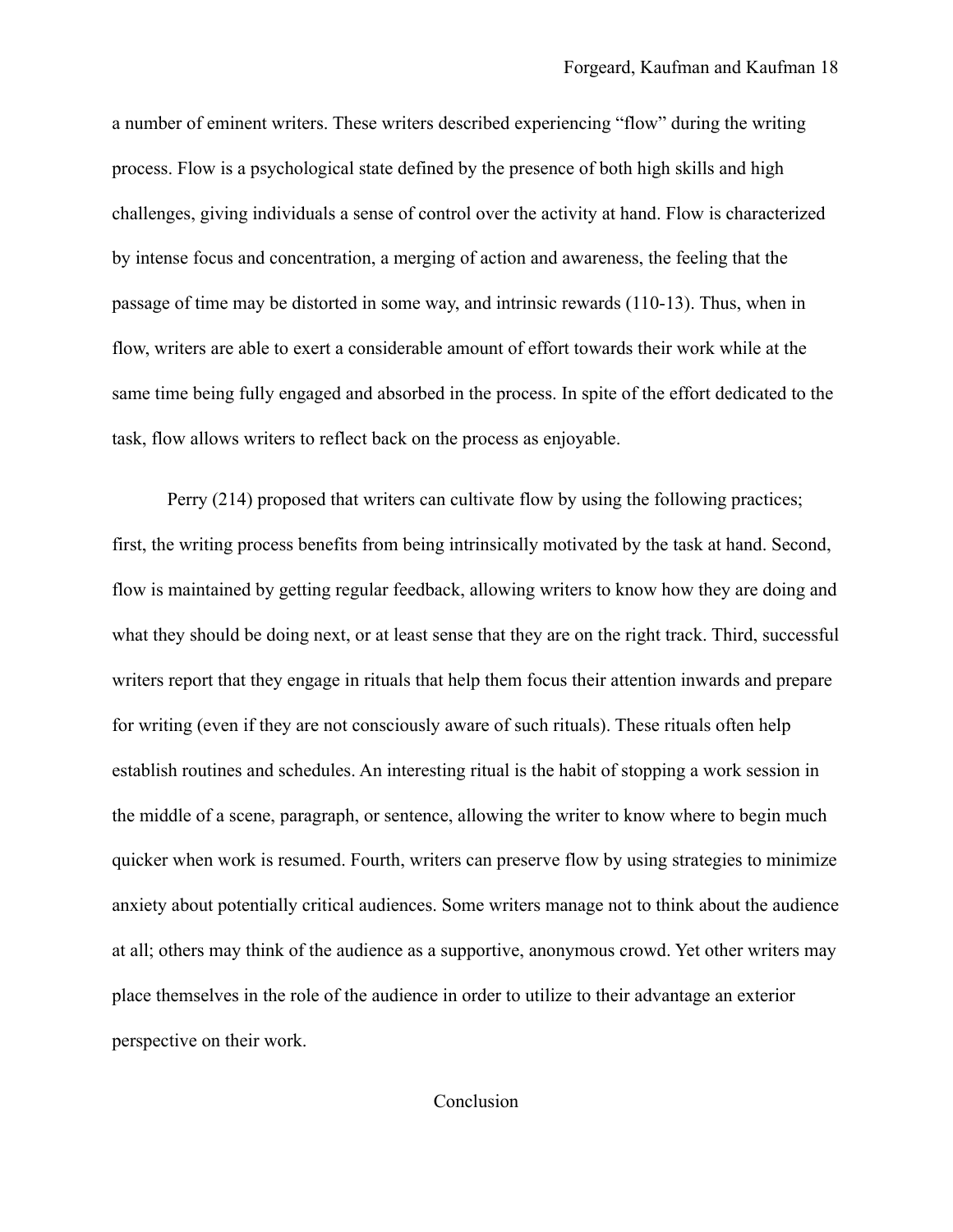The study of creative writing is a relatively new and exciting field of research in psychology. Psychologists have begun to uncover fascinating answers to questions such as: Who are creative writers? Why do they write? How do they write? What challenges do they face? What benefits do they reap? And how do we know when a text is creative? The present chapter offered insights from this growing body of literature, and proposed future directions for research in this area.

 An important challenge for the future is to disseminate educational practices to foster creative writing abilities in students. While schools already teach students to write, a stronger focus should be placed on teaching them to write creatively. Teaching creative writing is of utmost importance in helping students develop a creative attitude towards life, and will help them develop the capacity to effectively deal with challenges in their daily and professional lives (Sternberg xvi).

Today more than ever, creative writing continues to be a passion for everyday and eminent writers. We hope that psychologists will continue to investigate the determinants and consequences of this passion, and participate in promoting its benefits. As a case in point for the power and appeal of creative writing, National Novel Writing Month (casually known as NaNoWriMo) now motivates more than 200,000 budding writers each year to write an original novel of more than 50,000 words during the month of November, after less than a decade of existence. No less than 2.8 billion words were written during NaNoWriMo in November of 2010. Why would anyone put themself through writing such a large amount? One possible explanation is that "for one month out of the year, we can stew and storm, and make a huge mess of our apartments and drink lots of coffee at odd hours" (Office of Letters and Light). But the reasons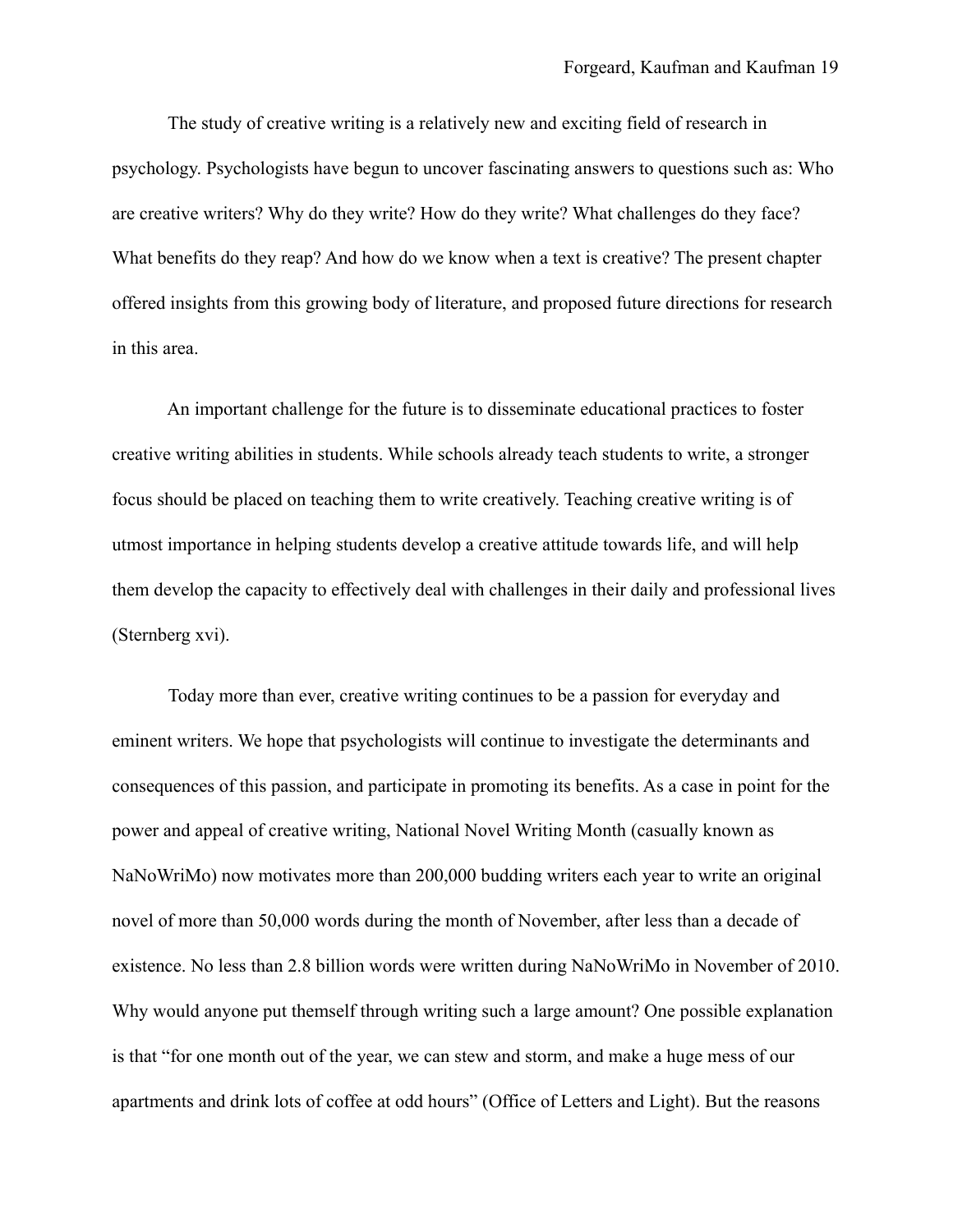given by writers go beyond simple enjoyment. Indeed,

The glow from making big, messy art, and watching others make big, messy art, lasts for a long, long time. The act of sustained creation does bizarre, wonderful things to you. It changes the way you read. And changes, a little bit, your sense of self. We like that. (Office of Letters and Light).

# MARIE J. C. FORGEARD

### SCOTT BARRY KAUFMAN

## JAMES C. KAUFMAN

## Works Cited

Andreasen, N. "Creativity and mental illness: Prevalence in writers and their first-degree relatives." *American Journal of Psychiatry* 144. 1987: 1288-92.

Baer, J., and S. S. McKool. How rewards and evaluations can undermine creativity (and how to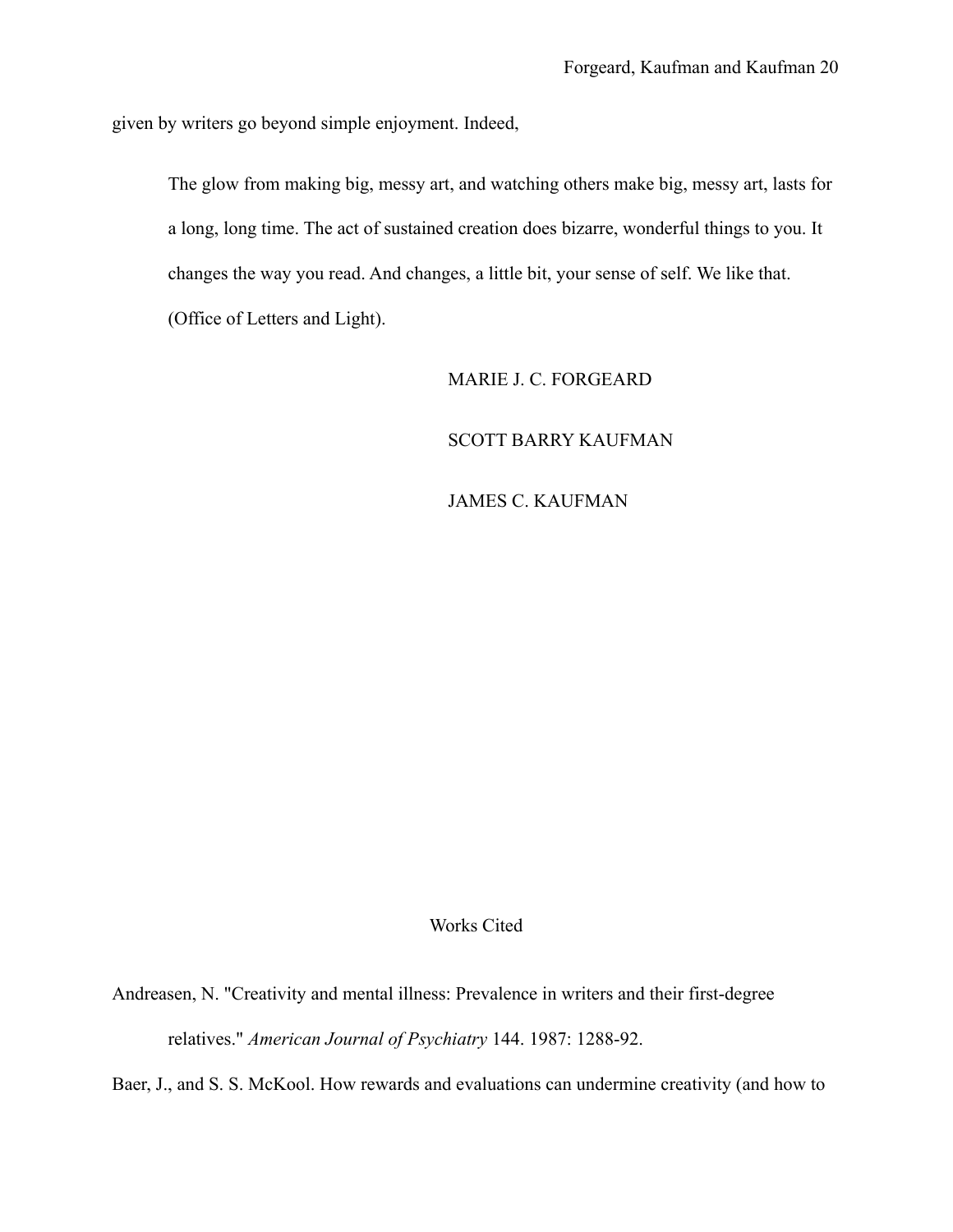prevent this). In S. B. Kaufman & J. C. Kaufman (Eds). *The Psychology of Creative Writing* (pp. 277-86). New York: Cambridge UP, 2009.

Barron, F. X. "The psychology of the creative writer." *Theory into Practice* 5. 1966: 157-201.

- Bartolic, E., et al. "Effects of experimentally-induced emotional states on frontal lobe cognitive task performance." *Neuropsychologia* 37. 1999: 677-83.
- Beghetto, R. "Big-C creativity: Cui bono?" American Psychological Association. San Diego. 2010. Conference presentation.
- Chandler, G. E., and P. Schneider. Creation and response: Wellspring to evaluation. In S. B. Kaufman & J. C. Kaufman (Eds). *The Psychology of Creative Writing* (pp. 316-31). New York: Cambridge UP, 2009.
- Csikszentmihalyi, M. *Creativity: Flow and the Psychology of Discovery and Invention*. New York: HarperCollins, 1996.

Dawson, P. *Creative Writing and the New Humanities*. New York: Routledge, 2005.

- Feist, G. J. "A meta-analysis of personality in scientific and artistic creativity." *Personality and Social Psychology Review* 2. 1998: 290-309.
- Forgas, J. "Affect and cognition." *Perspectives on Psychological Science* 3. 2008: 94-101.
- Forgeard, M. J. C. "Happy people thrive on adversity: Pre-existing mood moderates the effect of emotion inductions on creative thinking." *Personality and Individual Differences* 51. 2011: 904-09.
- Freud, S. Creative writers and day-dreaming. In E. John & D. M. Lopes (Eds). *Philosophy of Literature: Contemporary and Classic Readings*. Malden, MA: Blackwell, 1908/2004.

Hayes, J. R, and L. S. Flower. "Writing research and the writer." *American Psychologist* 41.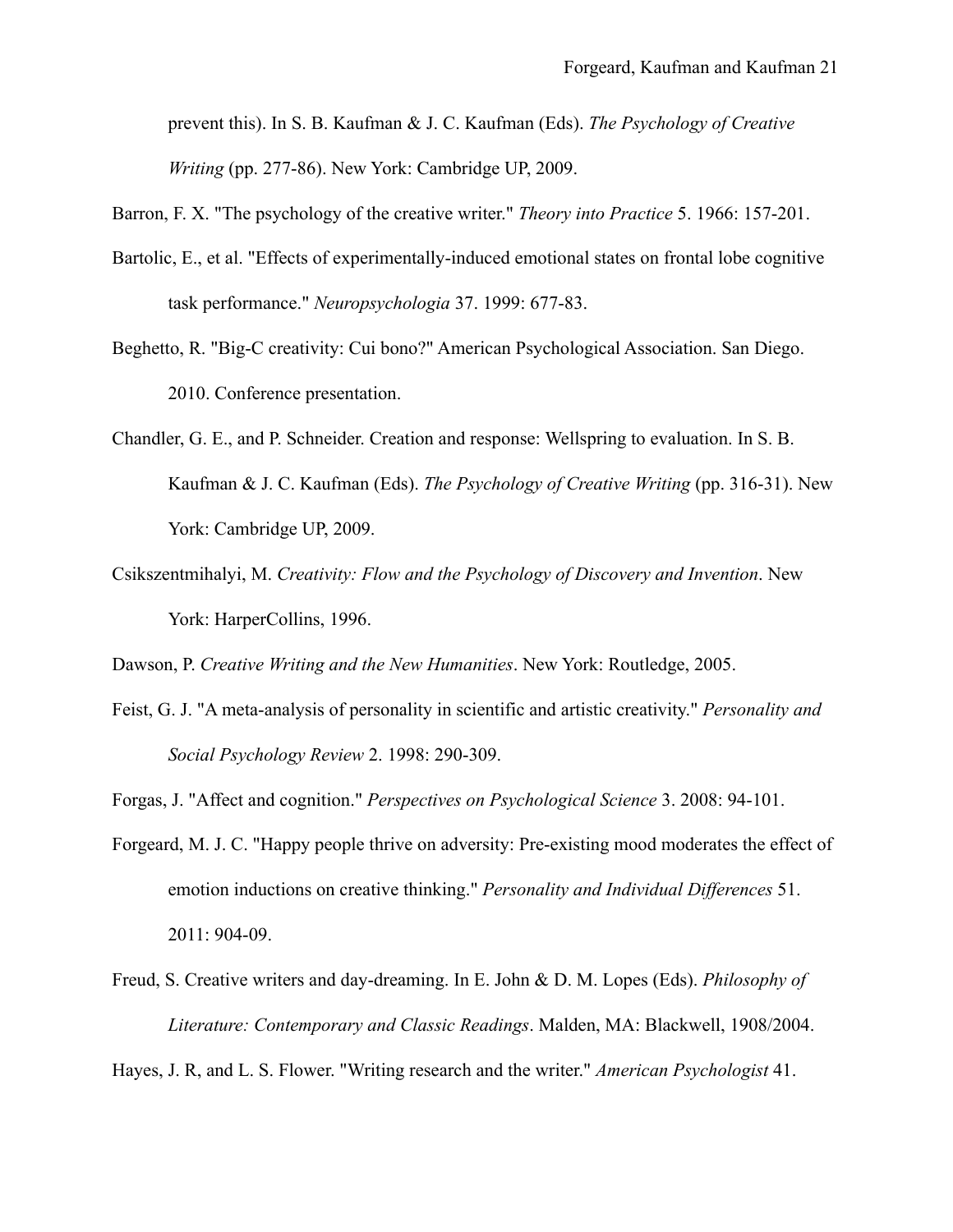1986: 1106-13.

- Ipsos Public Affairs. The Associated Press Poll conducted by Ipsos Public Affairs Project #81-5681-13. Washington, DC: Ipsos, 2007.
- Isen, A. M. On the relationship between affect and creative problem-solving. In S. Russ (Ed). *Affect, Creative Experience and Psychological Adjustment* (pp. 3-18). Philadelphia: Brunner/Mazel, 1999.
- Isen, A. M., and J. Reeve. "The influence of positive affect on intrinsic and extrinsic motivation: Facilitating enjoyment of play, responsible work behavior, and self-control." *Motivation and Emotion* 29. 2005: 297-35.
- Jamison, K. R. *Touched with Fire.* New York: Free Press, 1993.
- Joy, S. P. "Personality and creativity in art and writing: Innovation, motivation, psychoticism, and (mal)adjustment." *Creativity Research Journal* 20. 2008: 262-77.
- Kaufman, J. C. "Genius, lunatics and poets: Mental illness in prize-winning authors." *Imagination, Cognition and Personality* 20. 2001: 305-14.
- Kaufman, J. C., and J. Baer. "I bask in dreams of suicide: Mental illness and poetry." *Review of General Psychology* 6. 2002: 271-86.
- Kaufman, J. C., and J. D. Sexton. "Why doesn't the writing cure help poets? ." *Review of General Psychology* 10. 2006: 268-82.
- Kaufman, S. B., and J. C. Kaufman. *The Psychology of Creative Writing*. New York: Cambridge UP, 2009.
- ---. Putting the pieces together: An integrative look at the psychology of creative writing. In S. B. Kaufman & J. C. Kaufman (Eds). *The Psychology of Creative Writing* (pp. 351-70). New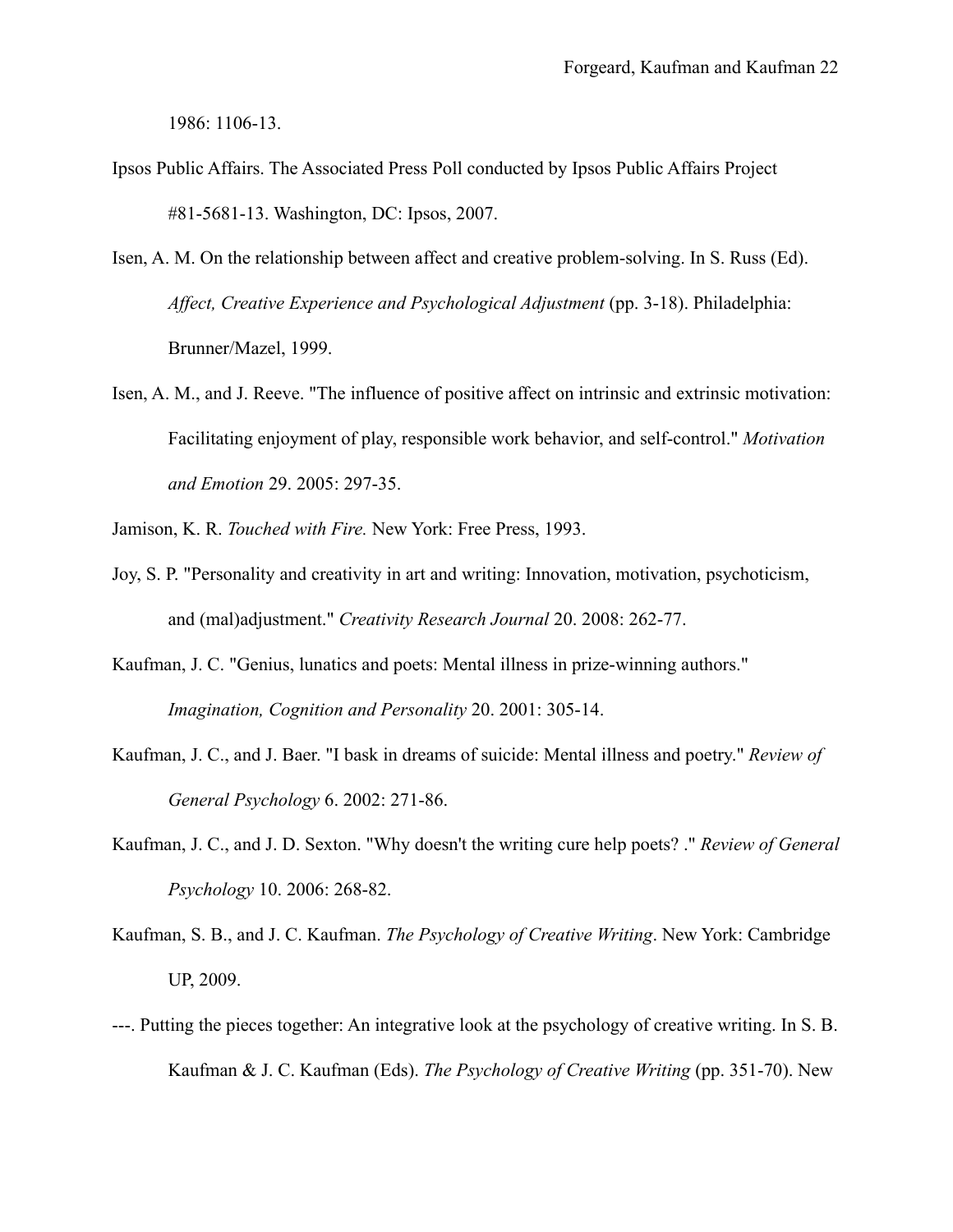York: Cambridge UP, 2009.

- King, L. A., L. M. Walker, and S. J. Broyles. "Creativity and the five-factor model." *Journal of Research in Personality* 30. 1996: 189-203.
- Lubart, T. In search of the writer's creative process. In S. B. Kaufman  $\&$  J. C. Kaufman (Eds). *The Psychology of Creative Writing* (pp. 149-65). New York: Cambridge UP, 2009.
- Ludwig, A. M. "Mental illness and creative activity in female writers." *American Journal of Psychiatry* 151. 1994: 1650-56.
- ---. *The Price of Greatness: Resolving the Creativity and Madness Controversy*. New York: Guilford, 1995.
- The Office of Letters and Light. *About Us*. 2011. National Novel Writing Month. Nov 15, 2011. <http://www.nanowrimo.org/en/faq/about-us>.
- Perry, S. K. *Writing in Flow: Keys to Enhanced Creativity*. Cincinnati, OH: Writers Digest Books, 1999.
- Piirto, J. The personalities of creative writers. In S. B. Kaufman & J. C. Kaufman (Eds). *The Psychology of Creative Writing* (pp. 3-22). New York: Cambridge UP, 2009.
- Richards, R. R. Everyday creativity: Process and way of life Key issues. In J. C. Kaufman and R. J. Sternberg (Eds.). *The Cambridge Handbook of Creativity* (pp. 189-215). New York: Cambridge University Press, 2010.
- Rothenberg, A. *Creativity and Madness: New Findings and Old Stereotypes*. Baltimore, MD: Johns Hopkins UP, 1990.
- Russ, S. W. Pretend play, emotional processes, and developing narratives. In S. B. Kaufman & J. C. Kaufman (Eds). *The Psychology of Creative Writing* (pp. 247-63). New York: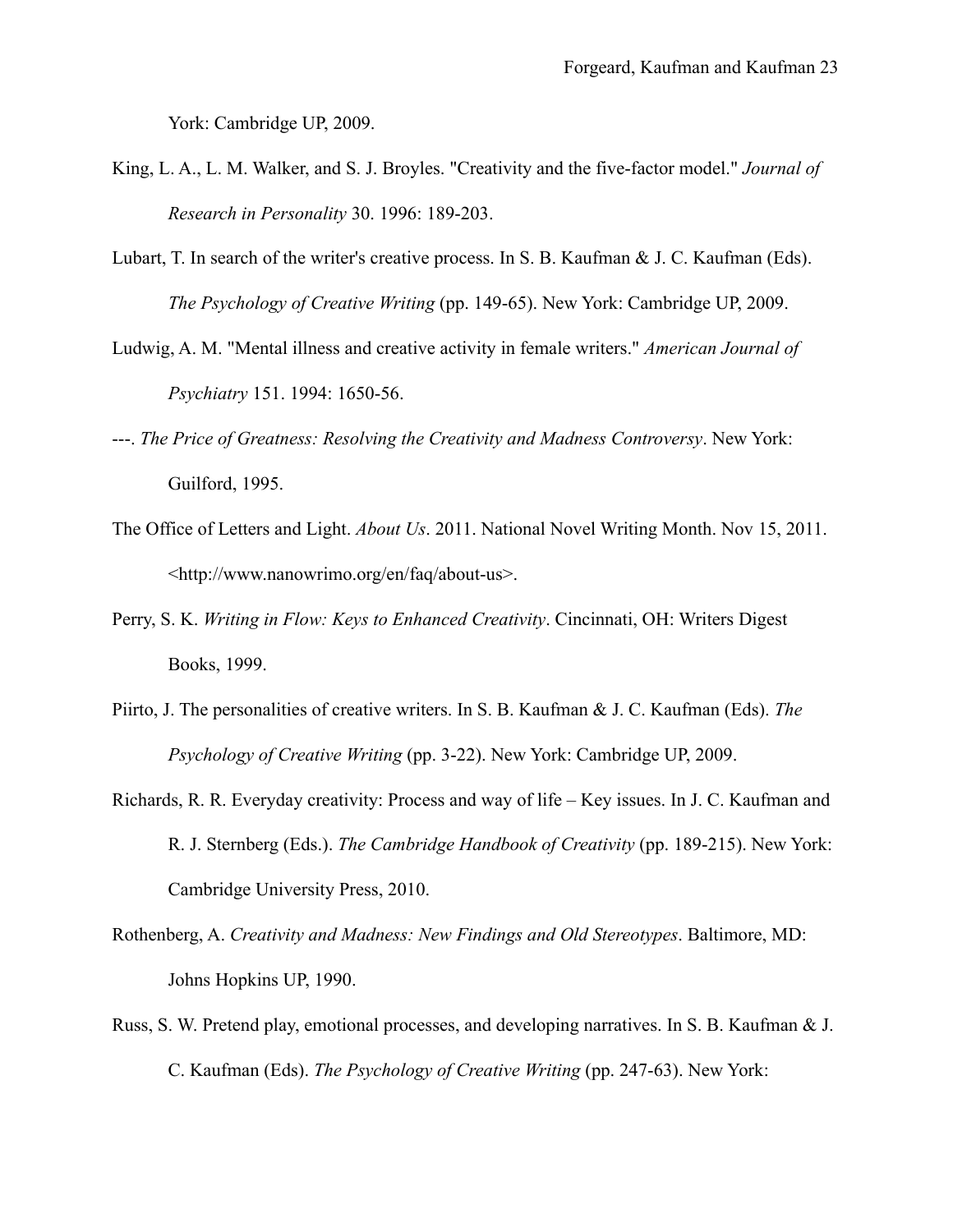Cambridge UP, 2009.

Sawyer, R. K. Writing as a collaborative act. In S. B. Kaufman & J. C. Kaufman (Eds). *The Psychology of Creative Writing* (pp. 166-89). New York: Cambridge UP, 2009.

Simonton, D. K. *Greatness: Who Makes History and Why*. New York: Guilford, 1994.

- Singer, J. L., and M. V. Barrios. Writer's block and blocked writers. In S. B. Kaufman & J. C. Kaufman (Eds). *The Psychology of Creative Writing* (pp. 225-46). New York: Cambridge UP, 2009.
- Stafford, L., et al. "Bolder, happier, smarter: The role of extraversion in positive mood and cognition." *Personality and Individual Differences* 48. 2010: 827-32.
- Sternberg, R. J. Foreword. In S. B. Kaufman & J. C. Kaufman (Eds). *The Psychology of Creative Writing* (pp. xv-xvii). New York: Cambridge UP, 2009.
- Van Kleef, G., C. Anastasopoulou, and B. Nijstad. "Can expressions of anger enhance creativity? A test of the emotions as social information (EASI) model." *Journal of Experimental Social Psychology* 46. 2010: 1042-48.
- Verhaeghen, P., J. Joorman, and R. Khan. "Why we sing the blues: The relation between selfreflective rumination, mood, and creativity." *Emotion* 5. 2005: 226-32.
- Waitman, G. R., and J. A. Plucker. Teaching writing by demythologizing creativity. In S. B. Kaufman & J. C. Kaufman (Eds). *The Psychology of Creative Writing* (pp. 287-315). New York: Cambridge UP, 2009.
- Ward, T. B., and E. T. Lawson. Creative cognition in science fiction and fantasy writing. In S. B. Kaufman & J. C. Kaufman (Eds). *The Psychology of Creative Writing* (pp. 196-209). New York: Cambridge UP, 2009.